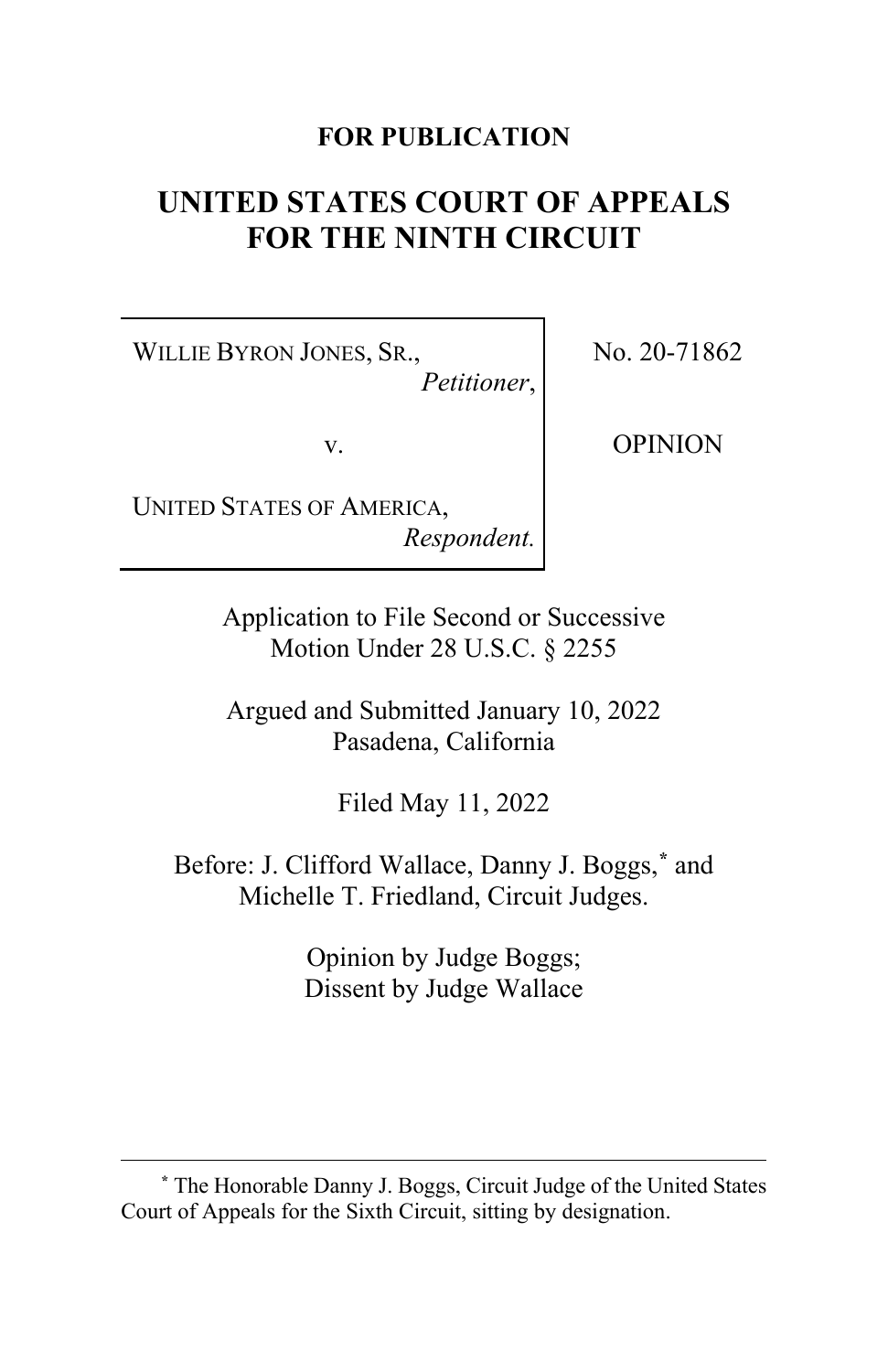## **SUMMARY[\\*\\*](#page-1-0)**

### **28 U.S.C. § 2255**

The panel denied federal prisoner Willie Byron Jones, Sr.'s application for leave to file a second or successive 28 U.S.C. § 2255 motion challenging his conviction and sentence for use of a firearm during and in relation to a crime of violence in violation of 18 U.S.C.  $\S$  924(c)(1)(A).

In his first § 2255 motion, which the district court denied, Jones argued that his  $\S 924(c)(1)(A)$  conviction and sentence were invalid under *United States v. Davis*, 139 S. Ct. 2319 (2019). In the second or successive  $\S$  2255 motion he later sought to file, he again raised a claim that his  $\S 924(c)(1)$ conviction and sentence are unlawful under *Davis*; and he added a claim that under *Borden v. United States*, 141 S. Ct. 1817 (2021), his conviction for assault resulting in serious bodily injury, in violation of 18 U.S.C. §§ 113(a)(6) and 1153, cannot serve as a predicate crime of violence for his § 924(c) conviction, because a violation of § 113(a)(6) can be committed recklessly.

The panel held that 28 U.S.C.  $\S$  2244(b)(1)—which provides that a claim presented in a second or successive § 2254 application that was presented in a prior application shall be dismissed—sets out a jurisdictional rule rather than a claim-processing rule, but does not apply to federal prisoners' motions under § 2255.

<span id="page-1-0"></span>**<sup>\*\*</sup>** This summary constitutes no part of the opinion of the court. It has been prepared by court staff for the convenience of the reader.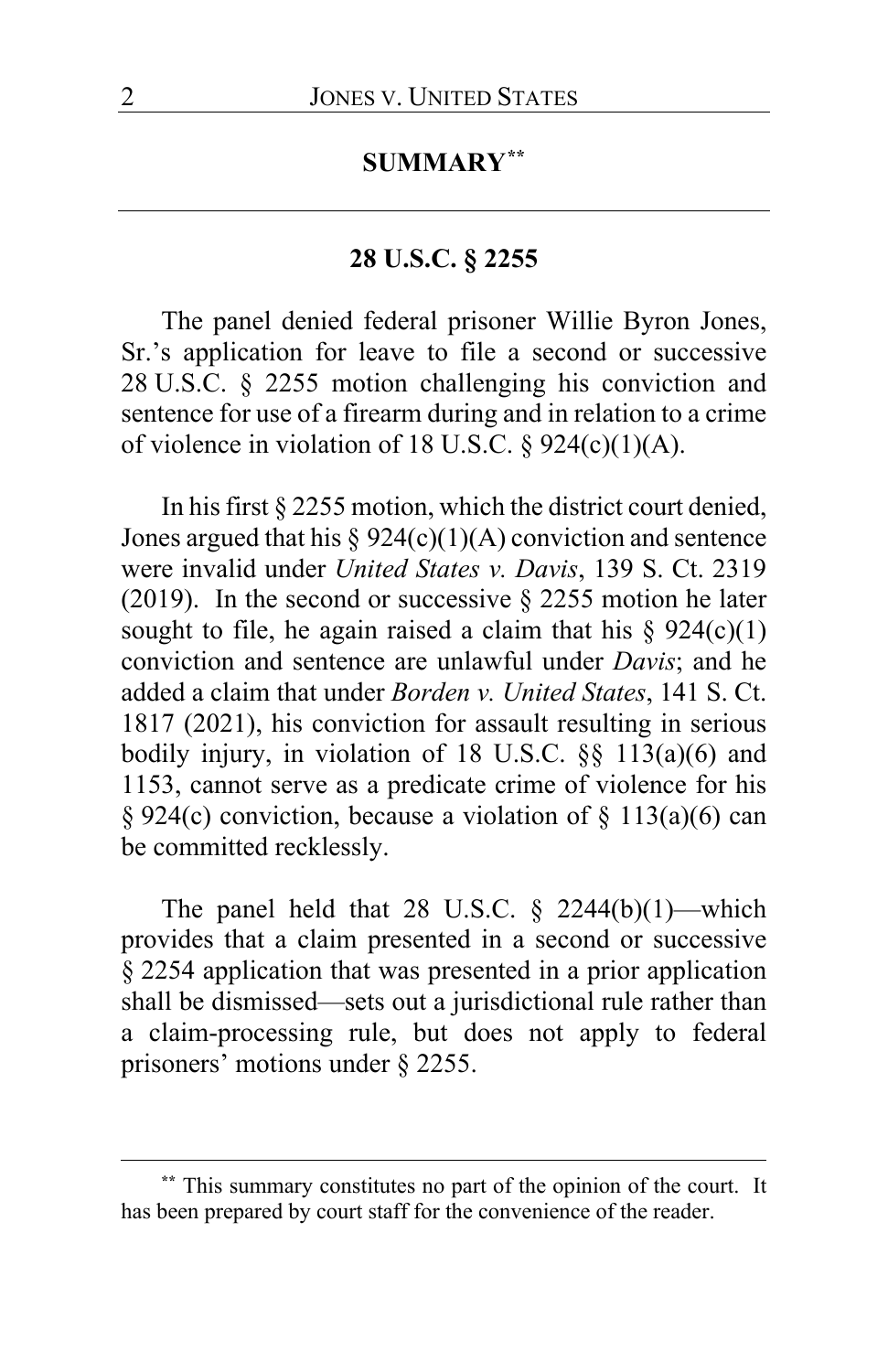The panel therefore turned to whether Jones satisfied the requirements set forth in 28 U.S.C. § 2255(h) to bring a second or successive motion.

The panel held that Jones did not make the necessary prima facie showing under 28 U.S.C. § 2255(h)(2) with respect to his *Davis* claim because that claim is not "previously unavailable," where Jones presented that claim to the district court in his first § 2255 motion, and the district court—though it erroneously characterized the predicate offense—held on the merits that Jones was not entitled to relief, and he did not appeal that decision.

The panel held that Jones also failed to make a prima facie showing under § 2255(h)(2) with respect to his *Borden* claim. *Borden* held that the Armed Career Criminal Act's definition of "violent felony" in its elements clause, 18 U.S.C.  $\S 924(e)(2)(B)(i)$ , did not include offenses committed commit recklessly. The ACCA's elements clause is nearly identical to the elements clause for a "crime of violence" under 18 U.S.C.  $\frac{6}{924(c)(2)(A)}$ . The government conceded that an assault resulting in serious bodily injury under  $\S 113(a)(6)$  can be committed recklessly, and after *Borden* cannot qualify as a predicate offense under § 924(c)(3)(A). The panel concluded, however, that *Borden* does not provide a basis under  $\S$  2255(h)(2) for granting Jones's application for leave to file a second or successive § 2255 motion because, as a case of statutory interpretation, *Borden* did not announce a new rule of *constitutional* law.

Dissenting, Judge Wallace agreed with the majority that § 2244(b)(1) is jurisdictional, but disagreed with the majority's conclusion that  $\S$  2244(b)(1) does not apply to second or successive motions by federal prisoners under § 2255. He wrote that Ninth Circuit caselaw, the text and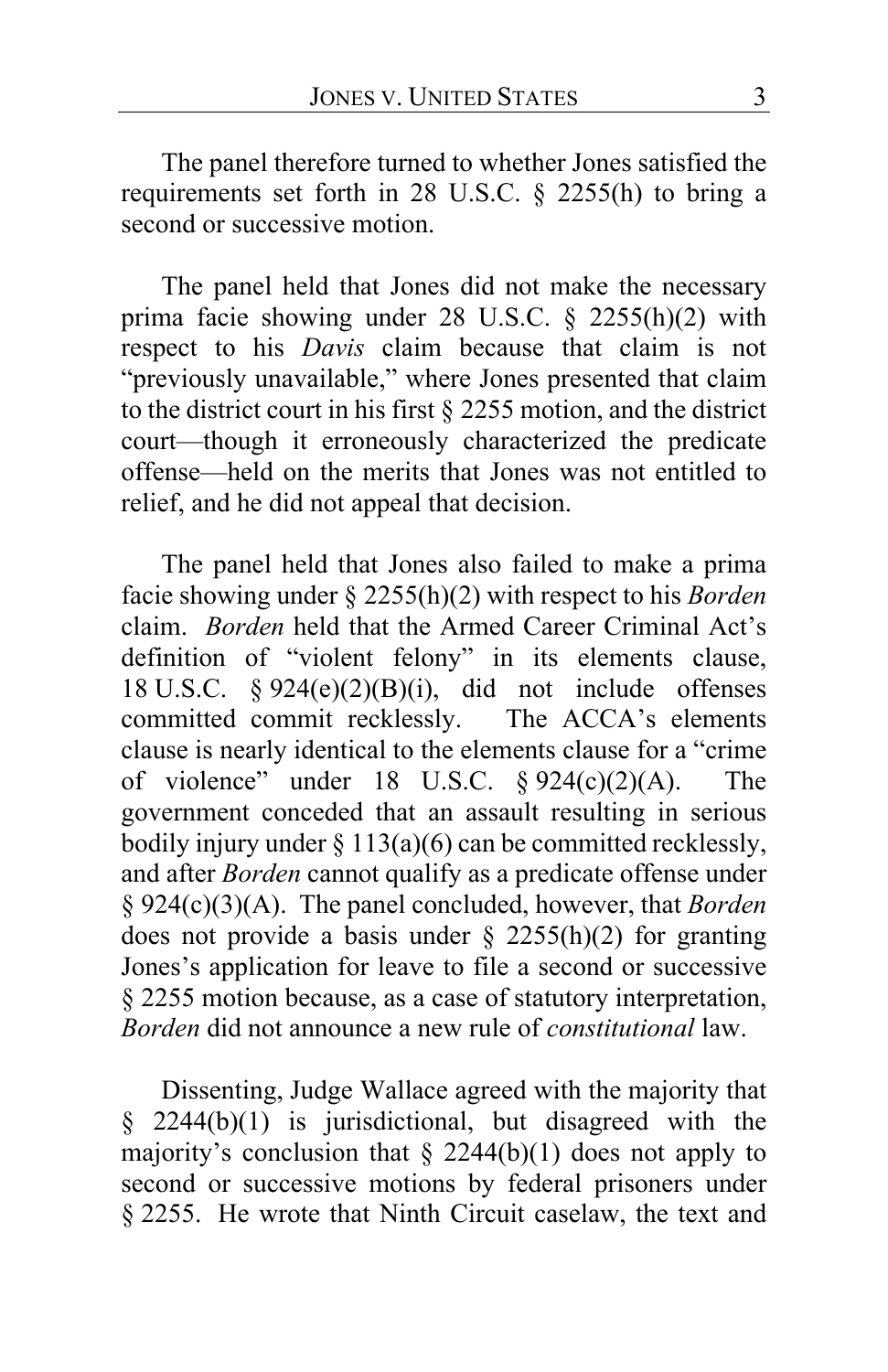structure of § 2244 and § 2255, as well as the purpose of the Antiterrorism and Effective Death Penalty Act and policy concerns, all support applying  $\S$  2244(b)(1) to  $\S$  2255 motions. Moreover, the Sixth Circuit is the lone circuit that has held  $\frac{8}{9}$  2244(b)(1) does not apply to  $\frac{8}{9}$  2255 motions. Instead of creating a further circuit split, he would follow the approach adopted by the vast majority of all other circuits that have decided the issue and join the Second, Third, Fifth, Seventh, Eighth, and Eleventh Circuits in holding that  $\S 2244(b)(1)$  applies to  $\S 2255$  motions.

### **COUNSEL**

Michael J. Bresnehan (argued), Law Offices of Michael J. Bresnehan P.C., Tempe, Arizona, for Petitioner.

Karla Hotis Delord (argued), Assistant United States Attorney; Krissa M. Lanham, Appellate Division Chief; Glenn B. McCormick, Acting United States Attorney; United States Attorney's Office, Phoenix, Arizona; for Respondent.

#### **OPINION**

BOGGS, Circuit Judge:

Willie Jones, Sr. pled guilty in 2013 to one count of assault resulting in serious bodily injury, in violation of 18 U.S.C. §§ 113(a)(6) and 1153, as well as one count of use of a firearm during and in relation to a crime of violence, in violation of 18 U.S.C.  $\S 924(c)(1)(A)$ . In June 2020, he moved for postconviction relief under 28 U.S.C. § 2255, arguing that his  $\S 924(c)(1)(A)$  conviction and sentence were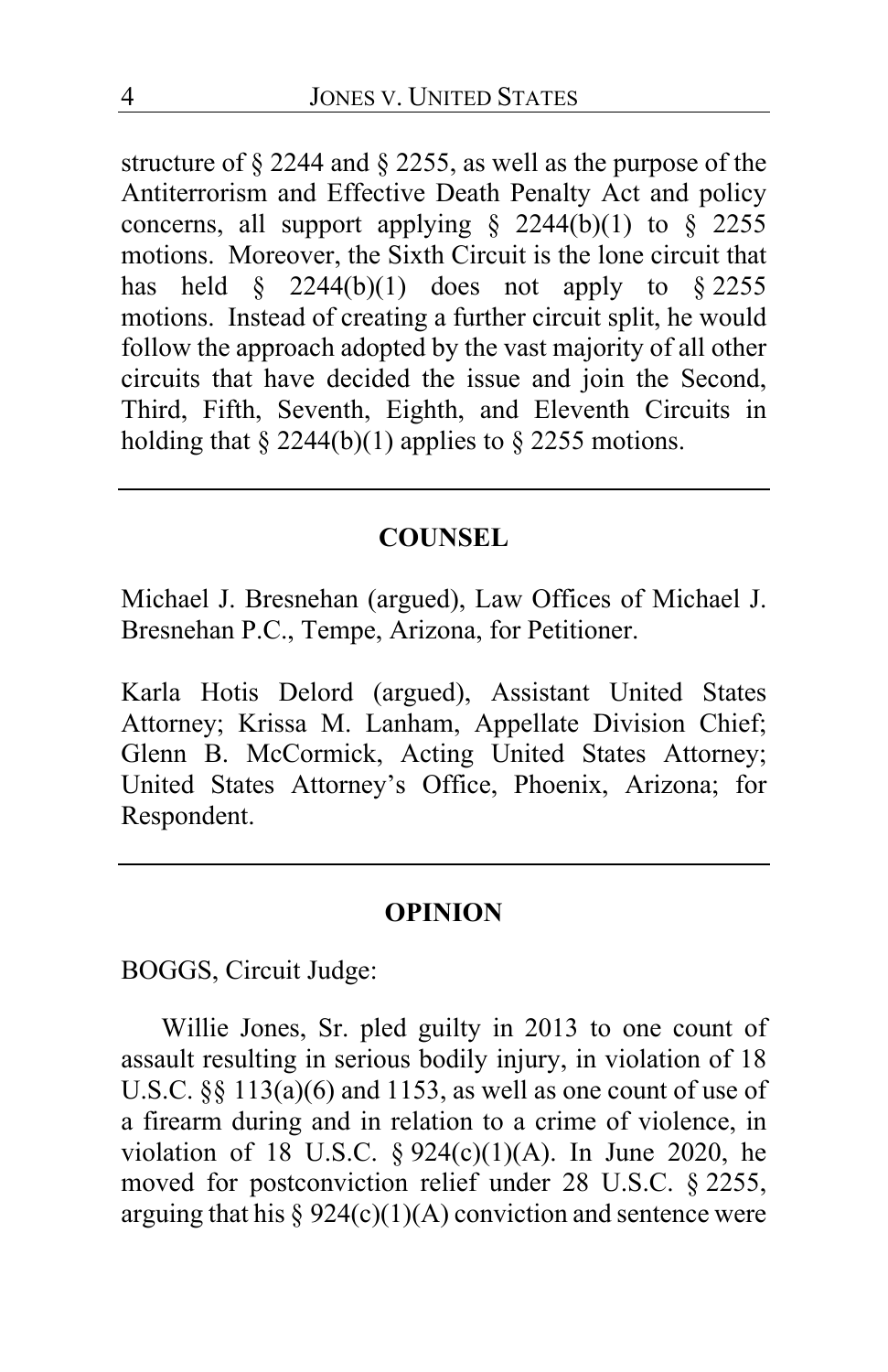invalid in light of *United States v. Davis*, 139 S. Ct. 2319 (2019). The district court denied the motion in August of that year. Jones now applies to this court for leave to file a second or successive motion for postconviction relief under 28 U.S.C. § 2255. He again raises a claim that his § 924(c)(1)(A) conviction and sentence are unlawful under *Davis*, and he adds a claim that under *Borden v. United States*, 141 S. Ct. 1817 (2021), his § 113(a)(6) conviction cannot serve as a predicate crime of violence for his  $§ 924(c)(1)(A)$  conviction, because a violation of § 113(a)(6) can be committed recklessly.

In other words, Jones asks us to authorize a motion containing a previously presented *Davis*-based claim and a new *Borden*-based claim. If he were seeking relief from a state sentence pursuant to 28 U.S.C. § 2254, we would lack jurisdiction over the *Davis* claim and dismiss it, because "[a] claim presented in a second or successive habeas corpus application under section 2254 that was presented in a prior application shall be dismissed." 28 U.S.C. § 2244(b)(1). But he moves for relief from a *federal* sentence pursuant to § 2255. This court has not yet decided whether the bar in  $§$  2244(b)(1) applies to second or successive  $§$  2255 motions, and our sister circuits are divided on the matter.

We hold that  $\S 2244(b)(1)$  does not apply to second or successive § 2255 motions. Instead, both of Jones's claims must be analyzed under the gateway provisions of § 2255(h) to determine whether they make prima facie showings that they either contain newly discovered evidence satisfying additional requirements, *see* 28 U.S.C. § 2255(h)(1), or "a new rule of constitutional law, made retroactive to cases on collateral review by the Supreme Court, that was previously unavailable," *id.* § 2255(h)(2); *see id.* § 2244(b)(3)(C). Jones fails to make this prima facie showing for either his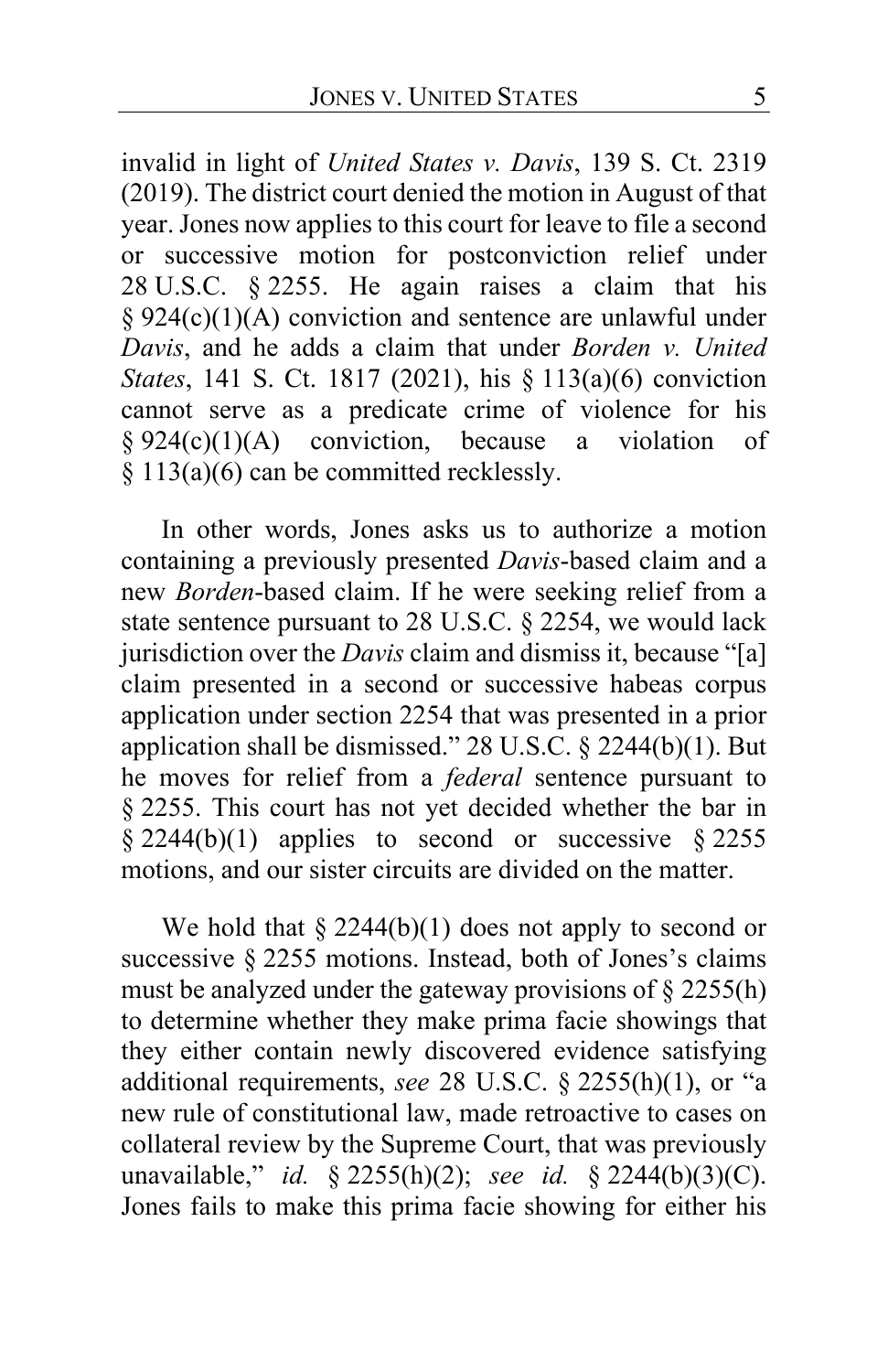*Davis* claim or his *Borden* claim. We therefore deny his application.

# I. Factual and Procedural History

On January 12, 2013, Jones shot and wounded a police officer on the Navajo Nation Indian Reservation who had responded to a call that he was drunk and disorderly. A grand jury indicted him on six counts under 18 U.S.C. § 113(a)(6), which concerns "[a]ssault resulting in serious bodily injury"; 18 U.S.C. § 1153, which treats certain acts committed on reservations as federal offenses; 18 U.S.C. § 924(c)(1)(A), which punishes the use, carrying, or possession of a firearm "during and in relation to any crime of violence or drug trafficking crime"; and other felony-assault charges not at issue here. The term "crime of violence" in  $\S 924(c)(1)(A)$ is defined in two ways. 18 U.S.C.  $\S$  924(c)(3). First, under what is known as the elements clause, a felony qualifies as a crime of violence if it "has as an element the use, attempted use, or threatened use of physical force against the person or property of another." *Id.* § 924(c)(3)(A). Second, under the so-called residual clause, a felony qualifies as a crime of violence if it is an offense "that by its nature, involves a substantial risk that physical force against the person or property of another may be used in the course of committing the offense." *Id.*  $\frac{6}{5}$  924(c)(3)(B).

Jones ultimately pled guilty on October 30, 2013 to one count of assault resulting in serious bodily injury, in violation of 18 U.S.C.  $\S$  113(a)(6) and 1153, as well as one count of use of a firearm in a crime of violence, in violation of 18 U.S.C. § 924(c)(1)(A). His plea agreement stated that he waived his right to move for postconviction relief under 28 U.S.C. § 2255, among other appeal waivers. On July 2, 2014, the district court sentenced him to consecutive terms of imprisonment of 63 months on the assault count and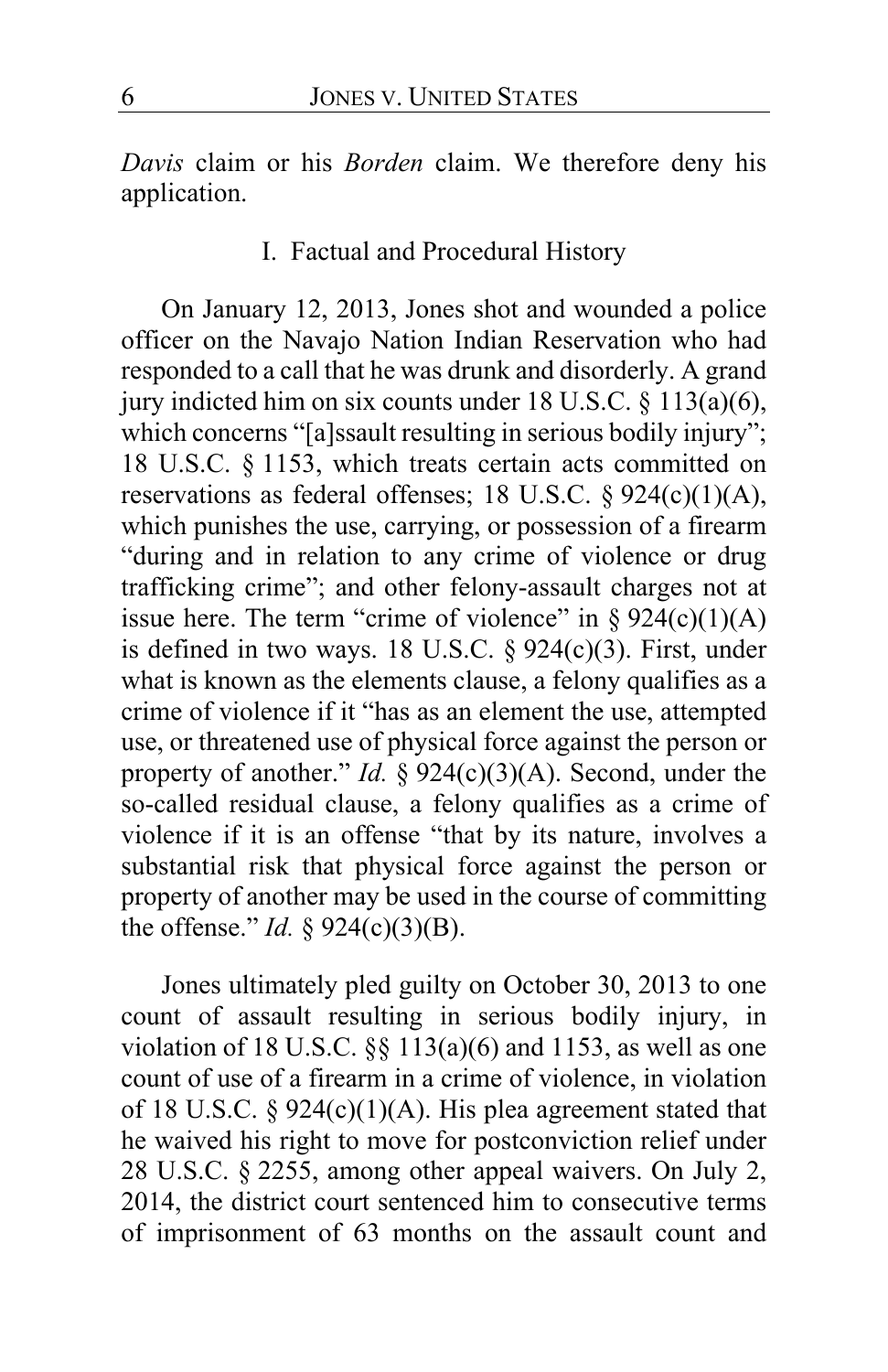120 months on the firearm count, followed by concurrent three-year terms of supervised release on each count.

Jones timely filed an appeal to our court challenging his sentence. While that appeal was pending, in 2015, he filed a pro se motion under § 2255. The district court dismissed the motion without prejudice because his direct appeal was still pending. We then affirmed his sentence in a memorandum disposition. *United States v. Jones*, 633 F. App'x 440 (9th Cir. 2016) (mem.).

Jones filed another pro se § 2255 motion on June 18, 2020, arguing that *Alleyne v. United States*, 570 U.S. 99 (2013), established a new, retroactive rule that was not previously available to him.**[1](#page-6-0)** On the same day, he moved for appointment of counsel, citing *Davis*. That decision held that the residual clause, 18 U.S.C. §  $924(c)(3)(B)$ , was void for vagueness. *Davis*, 139 S. Ct. at 2323–24. Although Jones discussed the decisions in separate filings, the district court construed both the *Alleyne* and *Davis* claims as part of the same motion for postconviction relief (the "First § 2255 Motion").

On June 22, 2020, while the First § 2255 Motion was pending, Jones filed a pro se application to the Ninth Circuit for leave to file a second or successive § 2255 motion. Construed liberally, *see Erickson v. Pardus*, 551 U.S. 89, 94 (2007) (per curiam), it asserted several grounds for relief. First, it pointed to our grant of the petition for rehearing en banc following our decision in *United States v. Orona*, 923 F.3d 1197 (9th Cir.), *reh'g en banc granted*, 942 F.3d

<span id="page-6-0"></span>**<sup>1</sup>** *Alleyne* held that a jury must find any fact that increases the mandatory minimum for a sentence. *See* 570 U.S. at 103. Jones does not continue to press his *Alleyne* argument before us.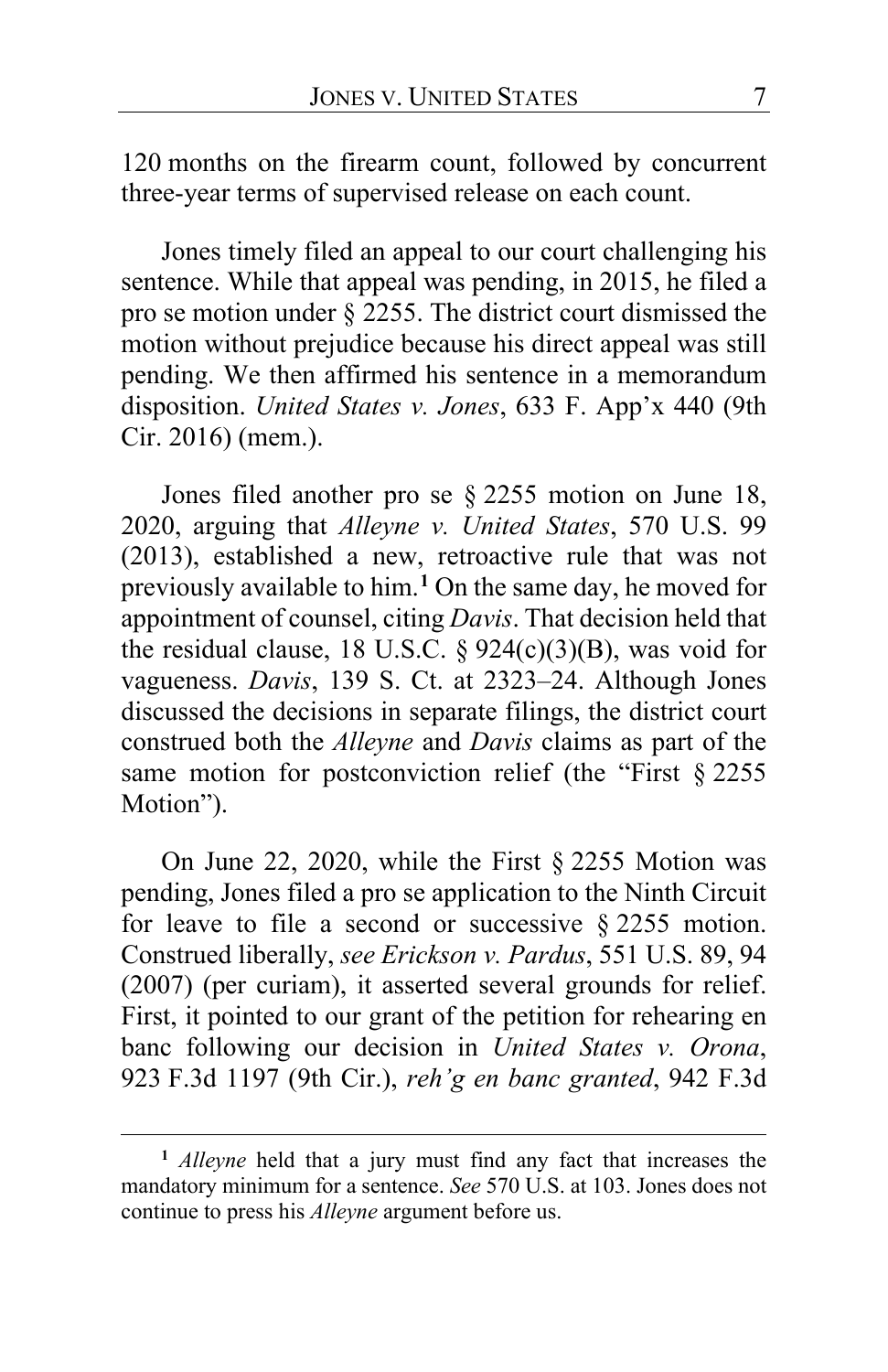1159 (9th Cir. 2019) (mem.), which we stayed pending the outcome of *Borden v. United States*, 141 S. Ct. 1817 (2021).**[2](#page-7-0)** Second, it referenced a series of Supreme Court decisions striking down various criminal statutes as unconstitutionally vague: *Davis*, 139 S. Ct. 2319 (concerning 18 U.S.C. § 924(c)(3)(B)); *Sessions v. Dimaya*, 138 S. Ct. 1204 (2018) (concerning 18 U.S.C. § 16(b)); and *Johnson v. United States*, 576 U.S. 591 (2015) ("*Johnson II*") (concerning 18 U.S.C.  $\S 924(e)(2)(B)$ ). Finally, it argued that at least some of these decisions were retroactively applicable to his collateral attack, relying on *Welch v. United States*, 578 U.S. 120 (2016), and *Teague v. Lane*, 489 U.S. 288 (1989).

The district court summarily dismissed the First § 2255 Motion on August 18, 2020. The court rejected the *Alleyne* claim because the Supreme Court had already issued that decision by the time of Jones's guilty plea, Jones had waived his appeal rights, and the *Alleyne* issue did not go to the voluntariness of his waiver. It then held that *Davis* did not support Jones's motion, either, because that decision concerned the residual clause, while it said that Jones "was convicted of discharging a weapon in relation to Hobbs Act robbery," a crime of violence under the elements clause. *See United States v. Dominguez*, 954 F.3d 1251, 1261 (9th Cir. 2020). Notably, the court incorrectly characterized Jones's predicate "crime of violence" as Hobbs Act robbery when he actually was convicted under  $\S$  113(a)(6), which penalizes "[a]ssault resulting in serious bodily injury." The court also declined to issue a certificate of appealability ("COA"). Jones did not appeal.

<span id="page-7-0"></span>**<sup>2</sup>** Orona died before *Borden* was decided, and the case was dismissed as moot. *United States v. Orona*, 987 F.3d 892, 893 (9th Cir. 2021) (mem.).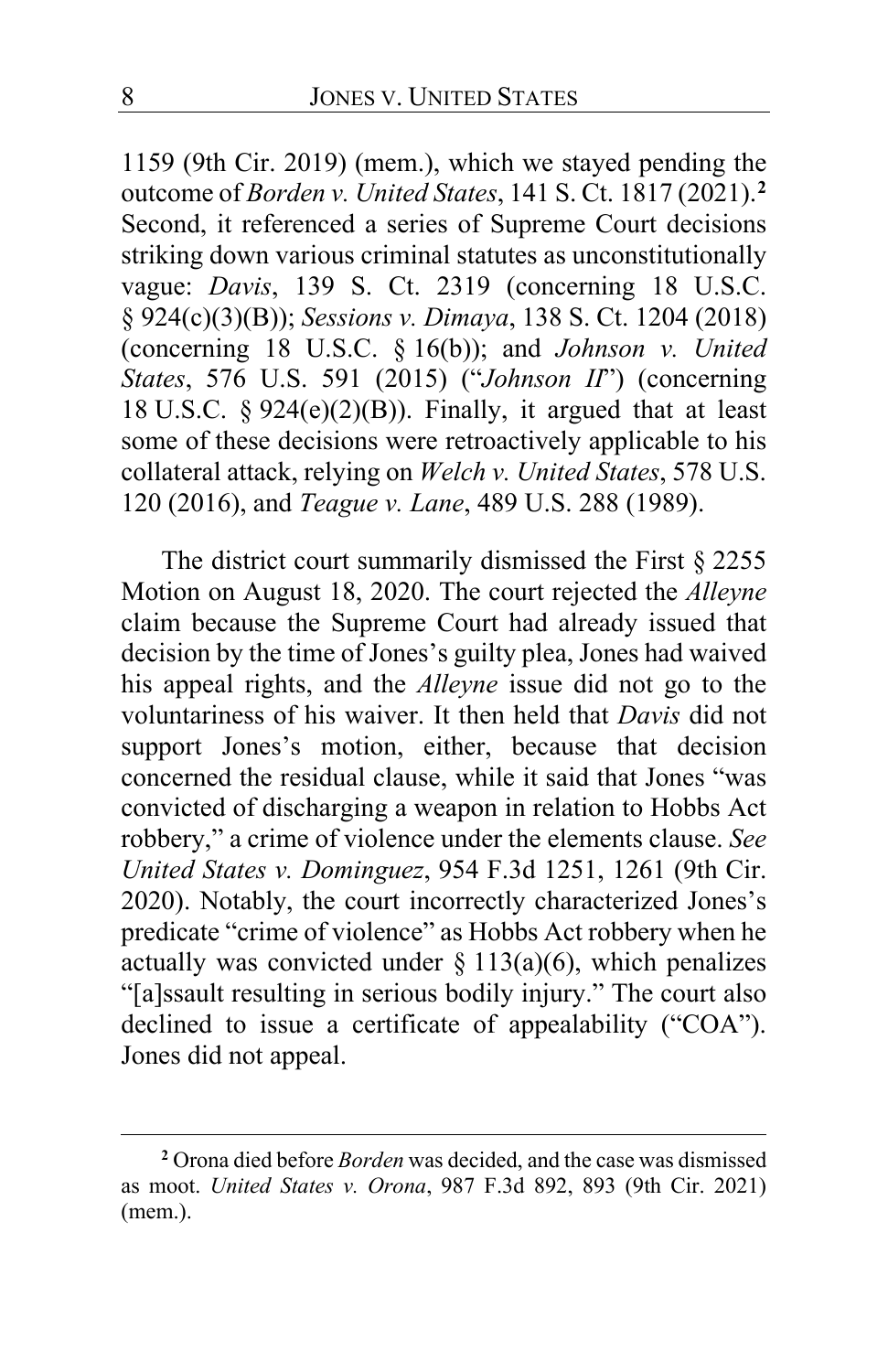Nevertheless, on November 16, 2020, a panel of this court issued an order stating that Jones's present application for leave to file a second or successive motion merited further briefing and directing the appointment of counsel.**[3](#page-8-0)** The panel specified that the briefing must address two issues: (1) whether 28 U.S.C. § 2244(b)(1) divests this court of jurisdiction to authorize Jones's claim, and (2) if not, whether, pursuant to *Davis*, assault resulting in serious bodily injury under 18 U.S.C.  $\S$  113(a)(6) is not a qualifying predicate crime of violence under 18 U.S.C. § 924(c), meaning that Jones's  $\S 924(c)$  conviction and sentence must be vacated.

After that order was issued, but before the government filed its brief in opposition to Jones's application, the Supreme Court issued its decision in *Borden*, holding that "[o]ffenses with a mens rea of recklessness do not qualify as violent felonies" under the elements clause of the Armed Career Criminal Act ("ACCA"), 18 U.S.C. § 924(e)(2)(B)(i). 141 S. Ct. at 1834 (plurality op.). That provision is nearly identical to the firearms charge under which Jones was convicted. *Compare* 18 U.S.C.

<span id="page-8-0"></span>**<sup>3</sup>** Jones did not indicate at the time he filed his successive motion with this court that the First § 2255 Motion was still pending before the district court. Typically, if a pro se petitioner files an application under § 2244(b)(3) requesting leave to file a new habeas action while his first habeas motion or application remains pending, the court of appeals is obligated to construe the application as a motion to amend the earlierfiled action. *Goodrum v. Busby*, 824 F.3d 1188, 1194 (9th Cir. 2016). Here, though, because the panel of this court was unaware of the earlierfiled pending motion, it "d[id] not have an obligation to research the status of earlier-filed petitions to determine whether a *pro se* petitioner is requesting leave to file a petition that is not in fact second or successive." *Id.* at 1195. And, in any event, the district court had already denied Jones's First § 2255 Motion by the time our court issued the briefing order.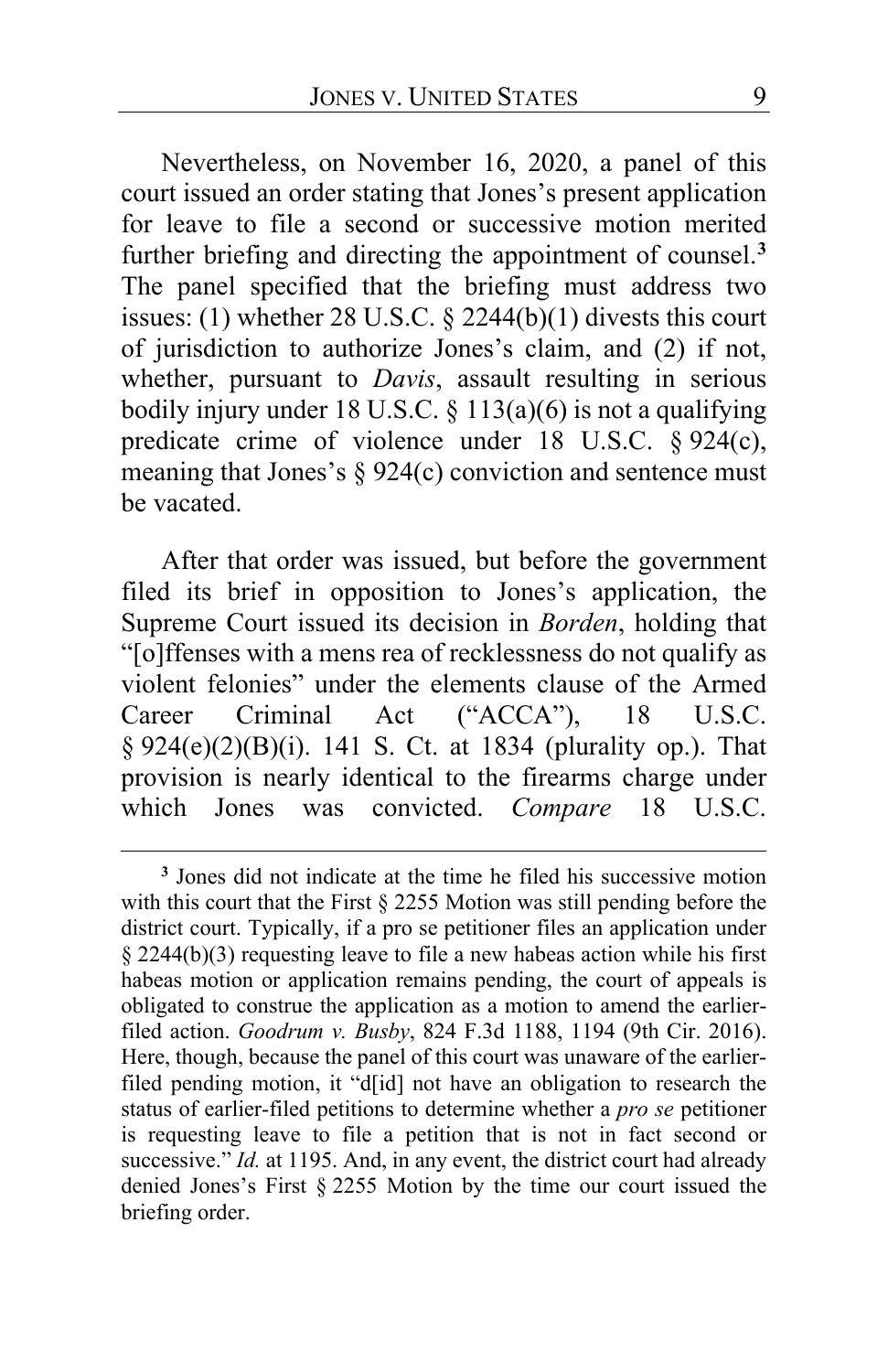§ 924(e)(2)(B)(i) (defining "violent felony" as felony that "has as an element the use, attempted use, or threatened use of physical force against the person of another"), *with id.*   $§$  924(c)(3)(A) (defining "crime of violence" as a felony that "has as an element the use, attempted use, or threatened use of physical force against the person or property of another"). The government now concedes that assault resulting in serious bodily injury under  $\S 113(a)(6)$  "no longer qualifies as a predicate crime of violence under  $\S 924(c)$ ," because it can be committed recklessly.

#### II. Analysis

#### A. Jurisdictional Impact of 28 U.S.C. § 2244(b)(1)

Before addressing Jones's arguments, we summarize the provisions of the Antiterrorism and Effective Death Penalty Act of 1996, Pub. L. No. 104-132, 110 Stat. 1214 (codified as relevant here at 28 U.S.C. §§ 2244, 2253–55) ("AEDPA") that are implicated in this case. The statute divides the available routes for collateral attacks on a sentence according to the law under which a person is imprisoned: A person imprisoned pursuant to the judgment of a state court may apply for a writ of habeas corpus under § 2254, while a person in federal custody may move for postconviction relief under § 2255. In both instances, AEDPA limits the number of opportunities for petitioners to seek relief through "second or successive motion[s]." 28 U.S.C. § 2255(h); *see also id.*  § 2244(b) (addressing claims presented "in a second or successive habeas corpus application under section 2254"). "[T]he phrase 'second or successive' [i]s a 'term of art,'" referring to an application for relief that follows an earlier application concerning the same judgment. *Magwood v. Patterson*, 561 U.S. 320, 332 (2010) (quoting *Slack v. McDaniel*, 529 U.S. 473, 486 (2000)).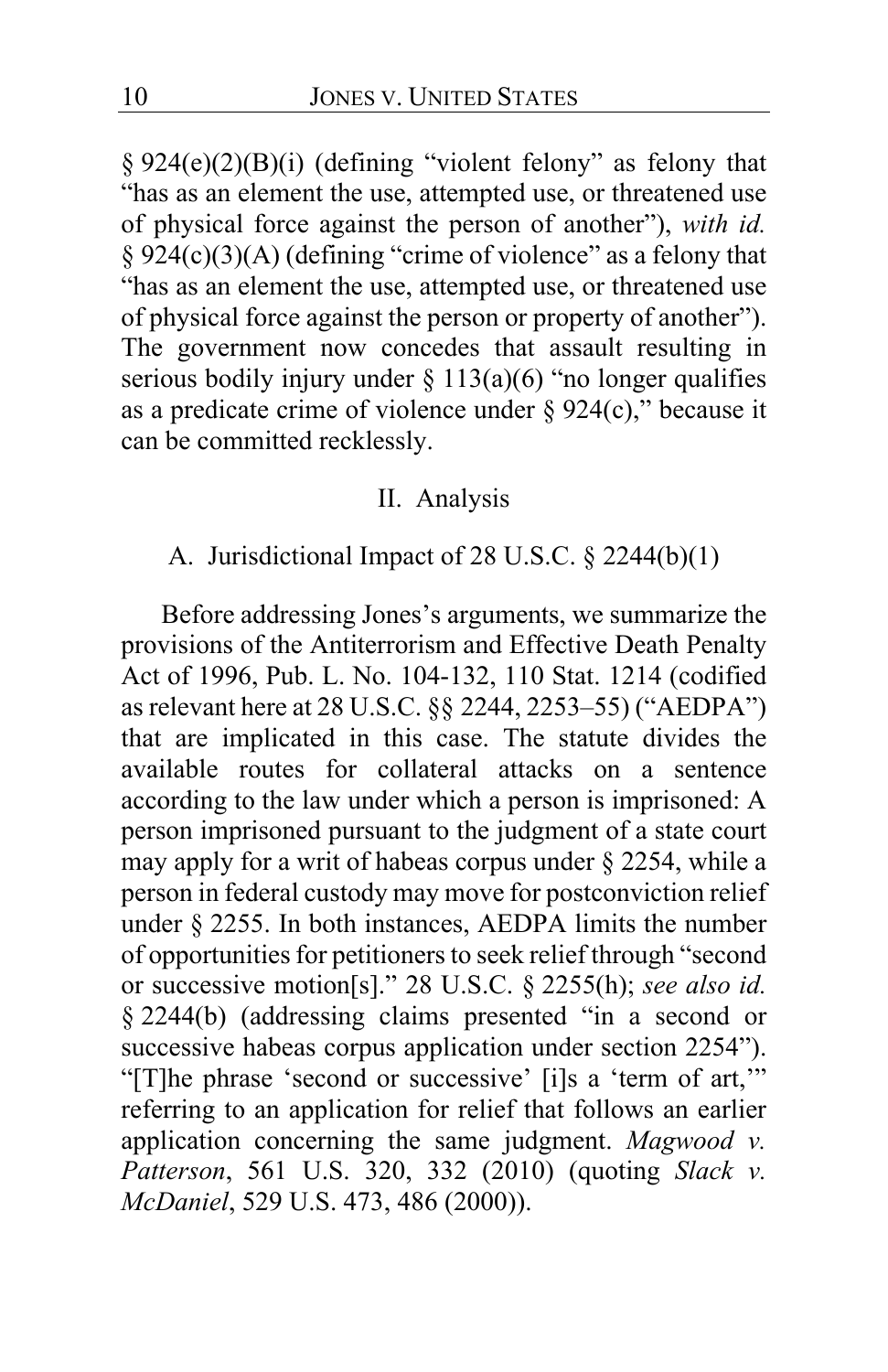All parties agree that Jones's motion falls under § 2255, not § 2254. But before a person in federal custody can file a second or successive motion in district court, § 2255(h) requires that a court of appeals certify the motion as follows:

> A second or successive motion must be certified as provided in section 2244 by a panel of the appropriate court of appeals to contain—

(1) newly discovered evidence that, if proven and viewed in light of the evidence as a whole, would be sufficient to establish by clear and convincing evidence that no reasonable factfinder would have found the movant guilty of the offense; or

(2) a new rule of constitutional law, made retroactive to cases on collateral review by the Supreme Court, that was previously unavailable.

28 U.S.C. § 2255(h).

The cross-reference to  $\S 2244$  in  $\S 2255(h)$  directs the reader's attention to additional limitations. Most importantly for this case, § 2244(b)(1) states: "A claim presented in a second or successive habeas corpus application under section 2254 that was presented in a prior application shall be dismissed." Next, § 2244(b)(2) indicates when a second or successive claim "under section 2254 that was not presented in a prior application" may survive dismissal. As in the similar (but not identical) requirements of  $\S$  2255(h), the claim must involve either a new, previously unavailable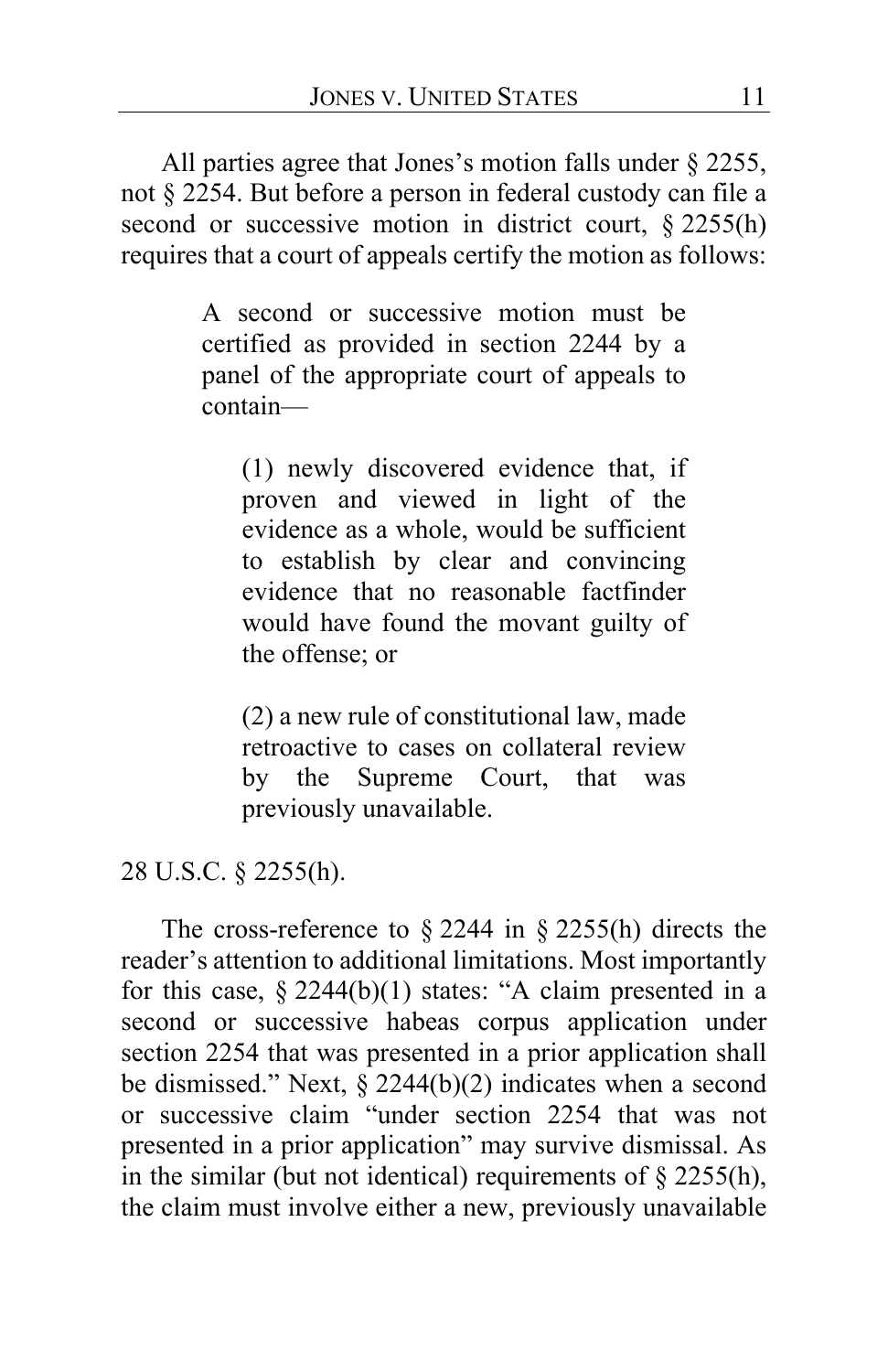rule of constitutional law that the Supreme Court has made retroactive to cases on collateral review, *id.* § 2244(b)(2)(A), or a claim where the "factual predicate" could not have been discovered earlier through due diligence, and whose facts, if proven and viewed in light of all the evidence, would "be sufficient to establish by clear and convincing evidence that, but for constitutional error, no reasonable factfinder would have found the applicant guilty of the underlying offense," *id.* § 2244(b)(2)(B); *cf. id.* § 2255(h).

Subsection 2244(b)(3) then lays out a process that a court of appeals must follow to authorize a "second or successive application permitted by this section." *Id.* § 2244(b)(3)(A). This procedure requires the court to satisfy itself that the application "makes a prima facie showing that [it] satisfies the requirements of this subsection," *id.* § 2244(b)(3)(C), and to rule on the application within thirty days after filing, *id.* § 2244(b)(3)(D).**[4](#page-11-0)** Finally, § 2244(b)(4) instructs district courts to dismiss any claim in a second or successive motion "unless the applicant shows that the claim satisfies the requirements of this section," even if the court of appeals previously certified that the motion made a prima facie showing. *Id.* § 2244(b)(4).

<span id="page-11-0"></span>**<sup>4</sup>** This thirty-day time limit is "hortatory," not mandatory. *Ezell v. United States*, 778 F.3d 762, 765 (9th Cir. 2015); *see also In re Siggers*, 132 F.3d 333, 336 (6th Cir. 1997) (reaching the same conclusion because "Congress has failed to specify a consequence for noncompliance with the thirty-day time limit" and "[d]ue to the press of other judicial work, it will not always be possible to rule within thirty days"). Therefore, though it has been considerably longer than thirty days since Jones filed his application for permission to file a second or successive § 2255 motion, we proceed to consider his application. *See Ezell*, 778 F.3d at 765 (noting that court can exceed time limit when a motion presents "a complex issue").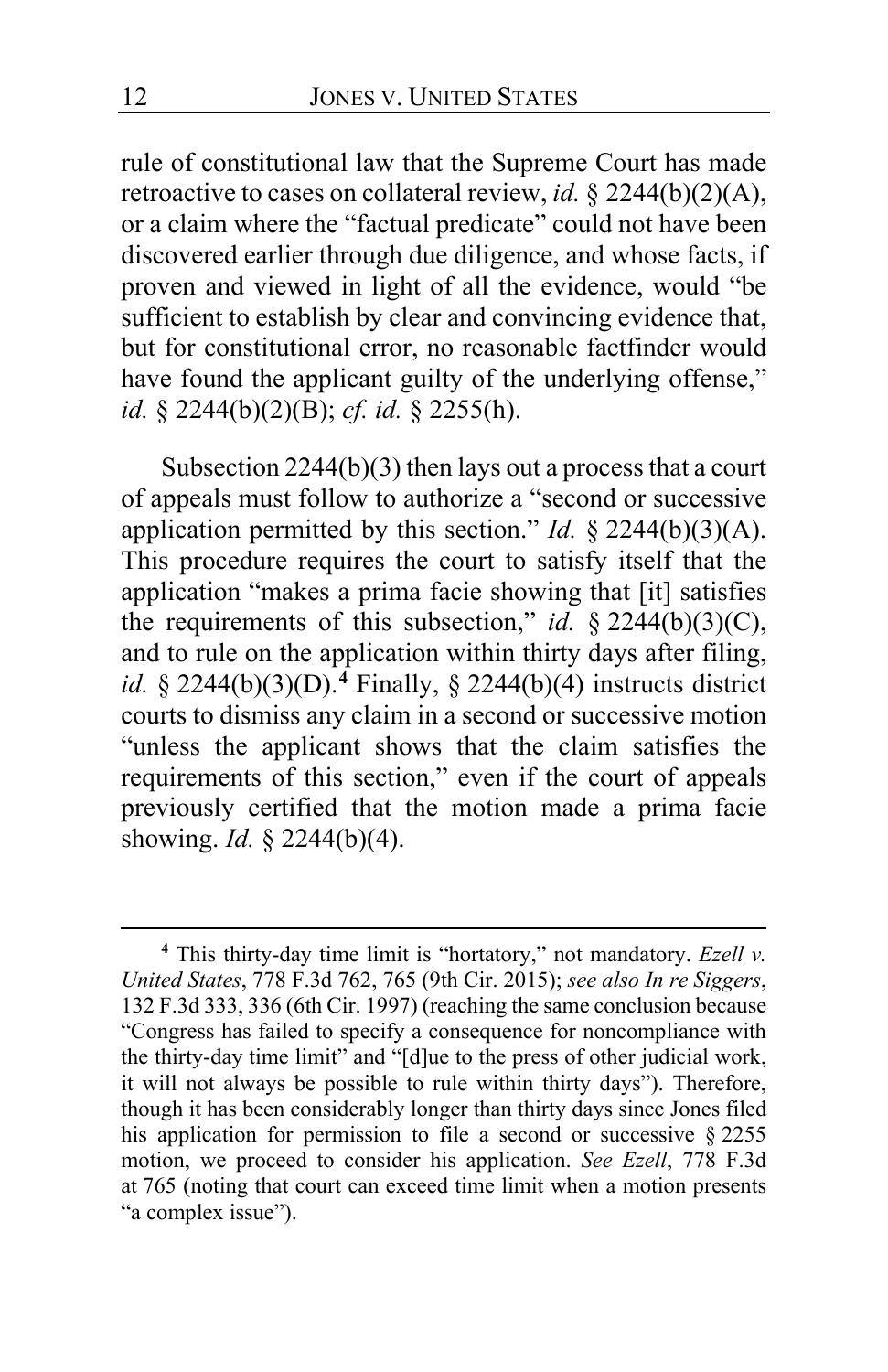The threshold issue in this case is whether  $\S 2244(b)(1)$ bars Jones's § 2255 motion. This question, in turn, involves two inquiries. First, we must confirm that  $\S 2244(b)(1)$  sets out a jurisdictional rule instead of a "nonjurisdictional 'claim-processing rule.'" *Gonzalez v. Thaler*, 565 U.S. 134, 141 (2012) (quoting *Kontrick v. Ryan*, 540 U.S. 443, 454– 455 (2004)). "When a requirement goes to subject-matter jurisdiction, courts are obligated to consider *sua sponte*  issues that the parties have disclaimed or have not presented." *Ibid.* Accordingly, if § 2244(b)(1) is a jurisdictional rule, then we must ask a second question: whether  $\S 2244(b)(1)$  applies to  $\S 2255$  motions. If it does apply, and Jones previously presented his *Davis* claim, then we must deny his application as to that claim for lack of jurisdiction.

We conclude that  $\S 2244(b)(1)$  is jurisdictional but that § 2244(b)(1) does *not* apply to § 2255 claims. The upshot is that even if Jones previously presented his *Davis* claim, we still analyze both the *Davis* and the *Borden* claims under the test laid out in  $\S$  2255(h).

# 1. Whether  $\S 2244(b)(1)$  Is Jurisdictional

The Supreme Court has provided guidance about the term "jurisdictional" in order "to bring some discipline to the use of this term." *Henderson v. Shinseki*, 562 U.S. 428, 435 (2011). Jurisdictional provisions concern "prescriptions delineating the classes of cases (subject-matter jurisdiction) and the persons (personal jurisdiction) falling within a court's adjudicatory authority." *Kontrick*, 540 U.S. at 455. To determine whether a rule implicates a court's adjudicatory authority, we ask whether "the Legislature clearly state[d] that a threshold limitation on a statute's scope shall count as jurisdictional." *Gonzalez*, 565 U.S. at 141–42 (quoting *Arbaugh v. Y & H Corp.*, 546 U.S. 500,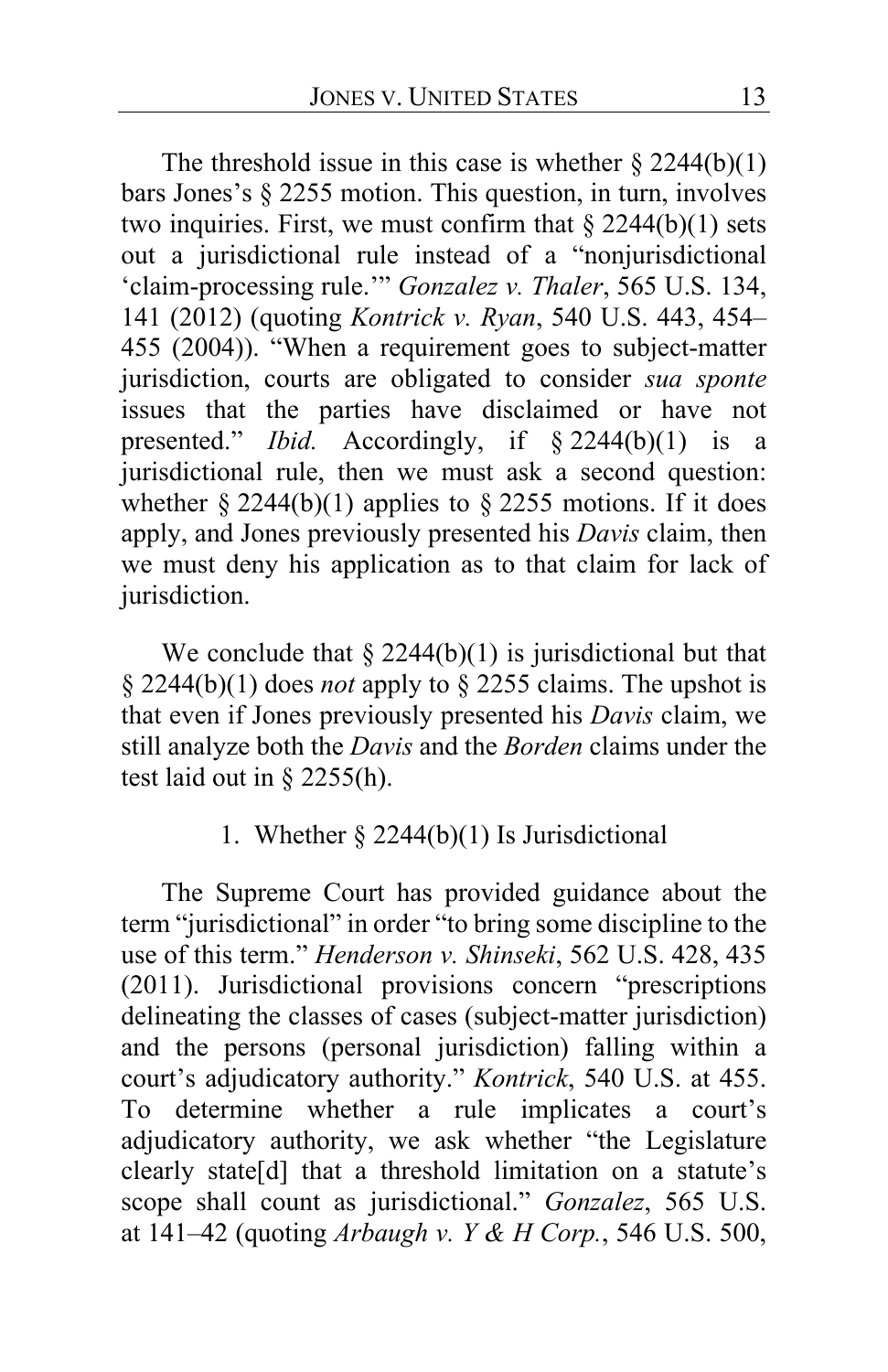515 (2006)). But this is not a magic-words test: In the context of the Court's "interpretation of similar provisions in many years past" that a requirement is jurisdictional, a statute may "'speak in jurisdictional terms' even absent a 'jurisdictional' label." *Reed Elsevier, Inc. v. Muchnick*, 559 U.S. 154, 168 (2010); *see also id.* at 166 (explaining that "the jurisdictional analysis must focus on the 'legal character' of the requirement, . . . which we discerned by looking to the condition's text, context, and relevant historical treatment" (citation omitted)).

The government contended at oral argument that § 2244(b)(1) is a nonjurisdictional, claim-processing rule. We disagree. Most importantly, the "text speaks . . . to a court's power." *United States v. Wong*, 575 U.S. 402, 410 (2015). The provision states that a claim in a second or successive habeas corpus application under § 2254 that was presented in a prior application "shall be dismissed." 28 U.S.C.  $\S$  2244(b)(1). It amounts to a clear statement limiting our ability to exercise judicial authority: If a claim was presented in a prior application, we have no power to consider it on the merits.

The Supreme Court reached a similar conclusion in *Gonzalez* when addressing another AEDPA provision. That decision considered 28 U.S.C. § 2253(c)(1), which states that "[u]nless a circuit justice or judge issues a certificate of appealability, an appeal may not be taken to the court of appeals" in postconviction review. *Gonzalez*, 565 U.S. at 140 (quoting 28 U.S.C.  $\S$  2253(c)(1)). This instruction was a jurisdictional requirement, the Court reasoned, because the statutory text clearly stated that courts of appeals had no authority "to rule on the merits of appeals from habeas petitioners" unless a COA had been issued. *Id.* at 142 (quoting *Miller-El v. Cockrell*, 537 U.S. 322, 336 (2003)). In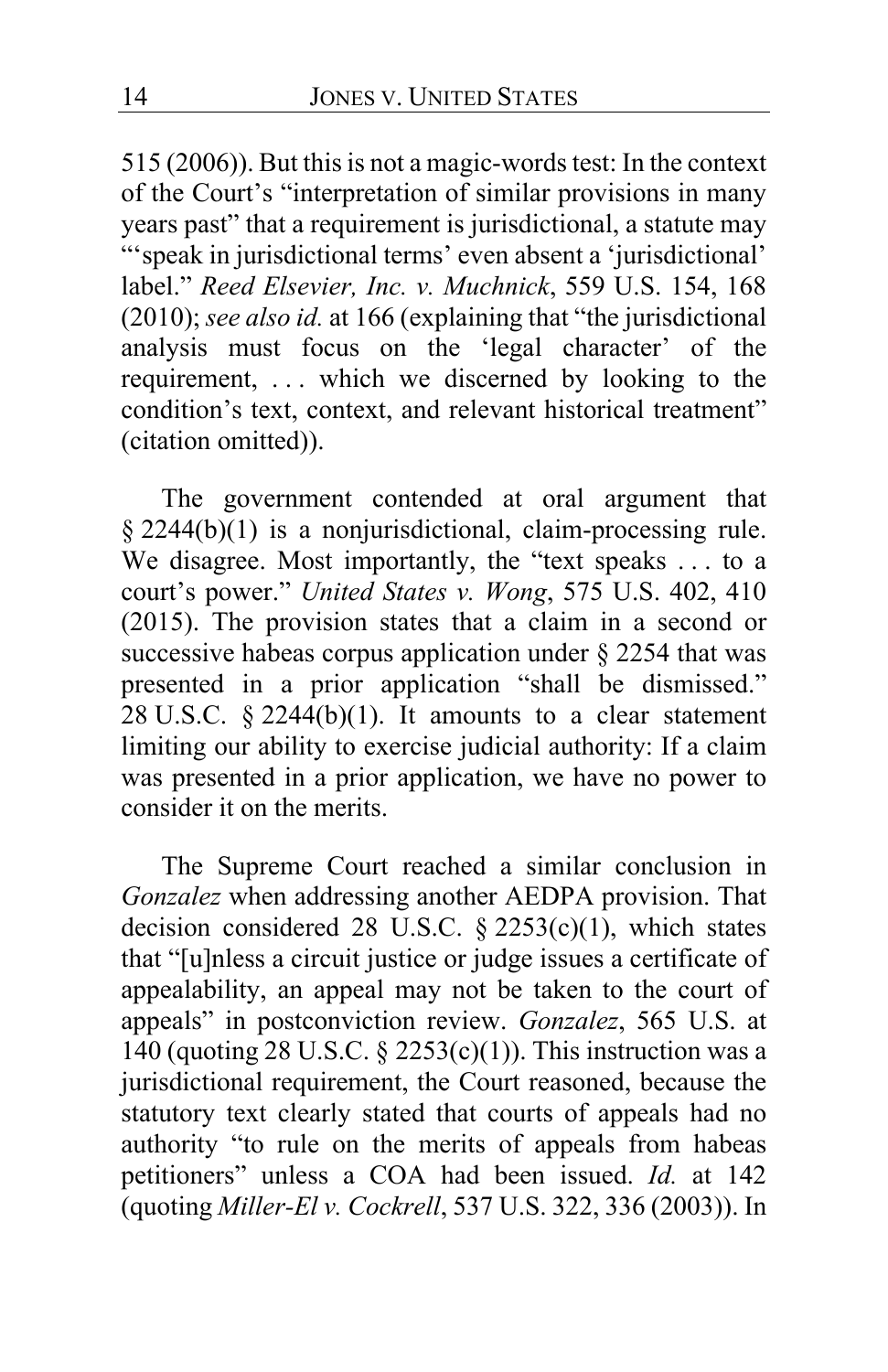contrast, the Court explained that "threshold condition[s] for the issuance of a COA," which instruct judges *when* and *how* to exercise their "power to issue COAs," were nonjurisdictional. *Id.* at 143 (discussing 28 U.S.C.  $§ 2253(c)(2)–(3))$ . Section 2244(b)(1) is like the jurisdictional provision considered in *Gonzalez*: Both sections' terms operate to bar a court from exercising any authority over certain claims for postconviction relief.

Indeed, we have all but spelled out this interpretation of § 2244(b)(1) before. In *Chades v. Hill*, 976 F.3d 1055 (9th Cir. 2020), a prisoner who brought a second or successive application under § 2254 conceded that the application did not meet any statutory exception to the bar in  $\S 2244(b)(1)$ . *Id.* at 1056. We therefore concluded that "[w]e have no authority under AEDPA to authorize [the applicant] to file a second-or-successive application." *Ibid.*; *see also id.* at 1058–60 (Collins, J., concurring in the judgment) (agreeing that court lacked jurisdiction). Furthermore, other courts have viewed § 2244(b)(1) as jurisdictional. *See, e.g.*, *In re Bradford*, 830 F.3d 1273, 1277–78 (11th Cir. 2016) (per curiam); *Adams v. Thaler*, 679 F.3d 312, 322–23 (5th Cir. 2012). To the extent that our discussion in *Chades* was ambiguous, we now underscore the point: Section  $2244(b)(1)$  sets out a jurisdictional rule, not a claimprocessing rule. Therefore, we must inquire whether that provision applies to second or successive motions brought under § 2255.

# 2. Whether § 2244(b)(1) Governs § 2255 Motions

As previously described, § 2255(h) specifies that "[a] second or successive motion must be certified as provided in section 2244." 28 U.S.C. § 2255(h). Section 2244(b)(1), in turn, states that "[a] claim presented in a second or successive habeas corpus application *under section 2254*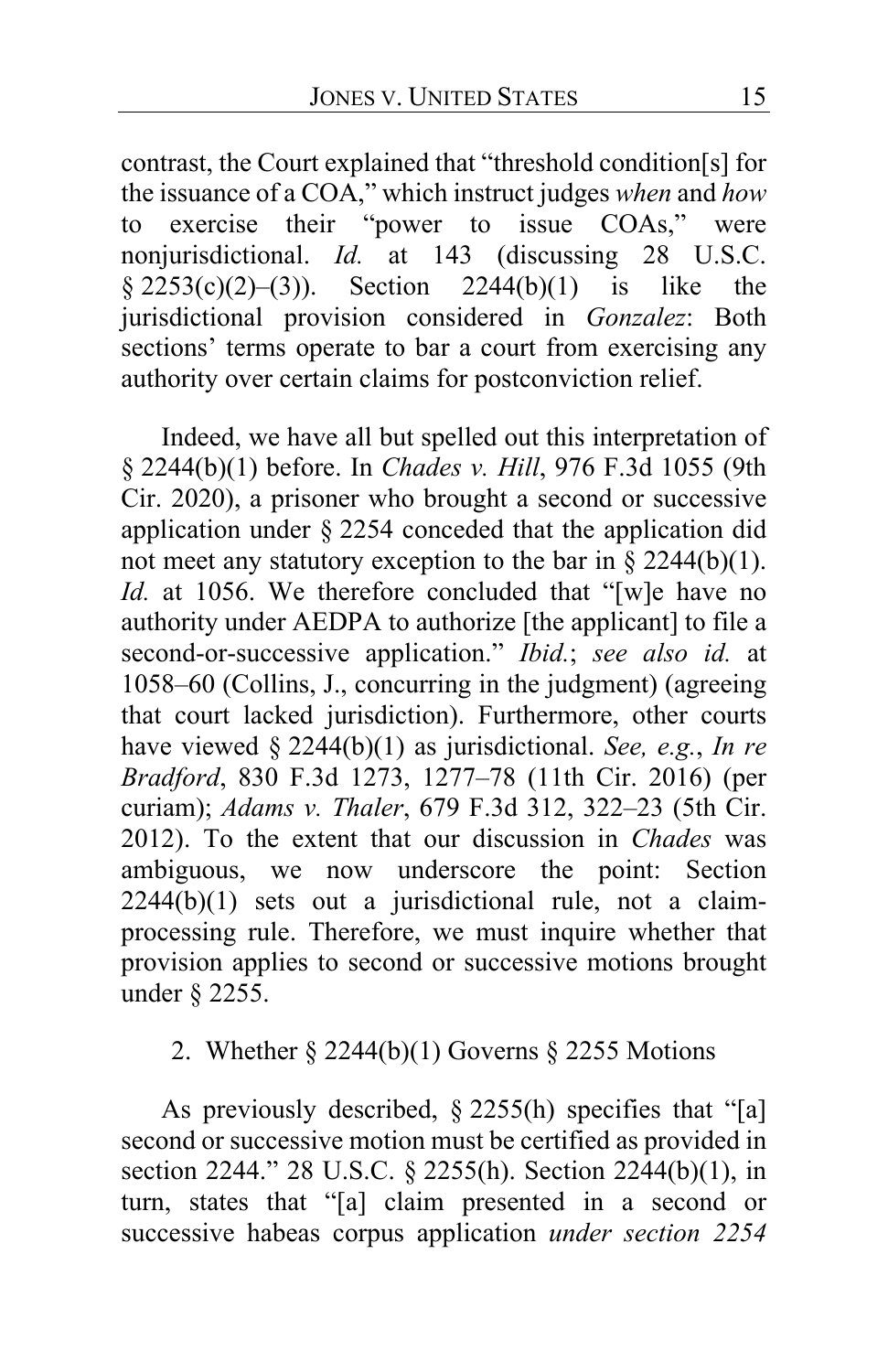that was presented in a prior application shall be dismissed." *Id.* § 2244(b)(1) (emphasis added). Thus, the key question is whether  $\S 2244(b)(1)$  also applies to claims brought in second or successive motions for postconviction relief *under*   $\frac{6}{5}$  2255. If  $\frac{6}{5}$  2244(b)(1) does apply, then we will deny the application to the extent Jones has presented the same claim twice. But if it does not apply, then we must still conduct a § 2255(h) inquiry even if Jones has asserted the same claim before.

Our court has not yet confronted this question, but our sister circuits are split.**[5](#page-15-0)** The Second, Third, Fifth, Seventh, Eighth, and Eleventh Circuits consider  $\S 2244(b)(1)$  to apply to federal prisoners seeking relief under § 2255. *See Winarske v. United States*, 913 F.3d 765, 768–69 (8th Cir.

<span id="page-15-0"></span>**<sup>5</sup>** The dissent acknowledges that "we have never specifically held that § 2244(b)(1) applies to § 2255 motions" but notes that our court appeared to assume that  $\S 2244(b)(1)$  would apply to such motions in *Moore v. Reno*, 185 F.3d 1054 (9th Cir. 1999). *See* Dissent at [27](#page-26-0)[–29.](#page-28-0) In *Moore*, the petitioner filed a § 2241 petition for habeas relief in the district court, and the district court dismissed the petition on the grounds that the petitioner had failed to show that  $\S$  2255 was an inadequate remedy. 185 F.3d at 1054–55. We affirmed the district court's conclusion. *Ibid.* In the final paragraph of the opinion, we noted in dictum that the petitioner's claim would have failed even if we had construed it as an application to file a successive § 2255 motion. In one unreasoned sentence, we said that "§ 2244(b) requires the dismissal of a successive petition unless 'the claim relies on a new rule of constitutional law' or 'the factual predicate for the claim could not have been discovered previously through the exercise of due diligence.' 28 U.S.C. § 2244(b)(1) and (2) (1998)." *Id.* at 1055. We are not bound by this unreasoned dictum. *See United States v. McAdory*, 935 F.3d 838, 843 (9th Cir. 2019) ("[W]e are not bound by a prior panel's comments made casually and without analysis, ... uttered in passing without due consideration of the alternatives, or . . . [done as] a prelude to another legal issue that commands the panel's full attention." (quotation marks omitted)).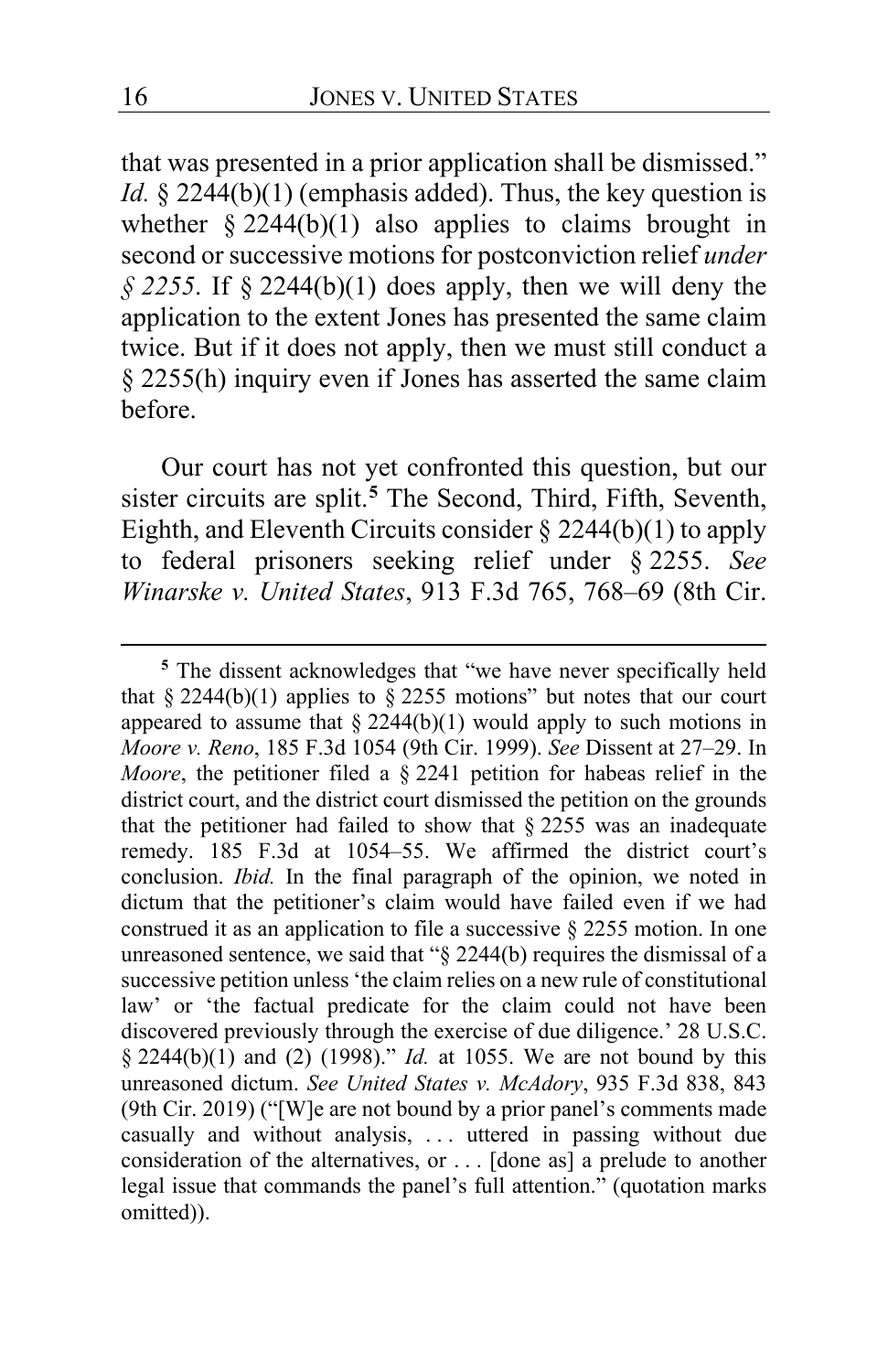2019); *In re Bourgeois*, 902 F.3d 446, 447 (5th Cir. 2018); *In re Baptiste*, 828 F.3d 1337, 1339 (11th Cir. 2016) (per curiam); *United States v. Winkelman*, 746 F.3d 134, 135 (3d Cir. 2014); *Gallagher v. United States*, 711 F.3d 315, 315 (2d Cir. 2013) (per curiam); *Taylor v. Gilkey*, 314 F.3d 832, 836 (7th Cir. 2002). Other courts, including our own, have been more circumspect, merely noting the issue without deciding it. *See Young v. United States*, 22 F.4th 1115, 1121 n.4 (9th Cir. 2022); *Moore v. United States*, 871 F.3d 72, 78 (1st Cir. 2017); *United States v. Winestock*, 340 F.3d 200, 205 (4th Cir. 2003), *abrogated in part on other grounds by United States v. McRae*, 793 F.3d 392 (4th Cir. 2015).

The Sixth Circuit has taken the opposite view that § 2255 relief is not covered by the language of  $\S 2244(b)(1)$ . *Williams v. United States*, 927 F.3d 427, 434 (6th Cir. 2019). The government also takes the position that the  $\S 2244(b)(1)$ does not cover § 2255 motions. It adopted a similar stance in a recent filing before the Supreme Court, and though the Court denied certiorari in that case, one Justice wrote separately to express doubt that  $\S 2244(b)(1)$  addresses federal prisoners' motions filed under § 2255. *See Avery v. United States*, 140 S. Ct. 1080, 1080 (2020) (mem.) (Kavanaugh, J., statement respecting denial of certiorari); Brief for the United States in Opposition at 10, 13, *Avery v. United States*, 140 S. Ct. 1080 (2020) (No. 19-633).

In our view, the Sixth Circuit has the better of the debate. The plain text of  $\S$  2244(b)(1) by its terms applies only to state prisoners' applications "under section 2254"—not federal prisoners' motions under § 2255. *See Williams*, 927 F.3d at 434–35. Courts reaching the other conclusion have reasoned that because § 2255 does not specify procedures for certifying second or successive motions and cross-references § 2244 in its entirety, the bar on previously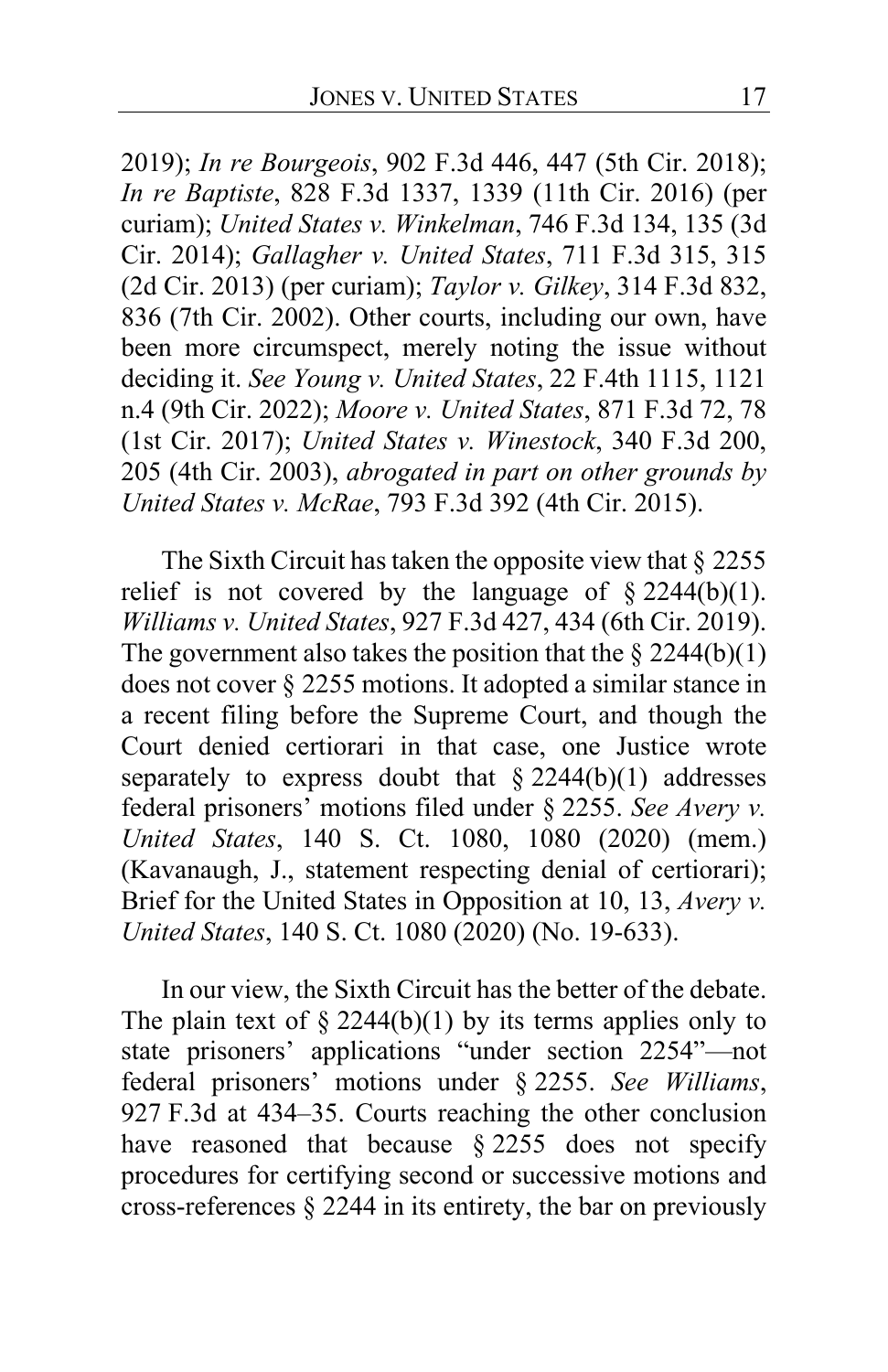presented claims in § 2244(b)(1) must also apply in the federal-prisoner context. *See, e.g.*, *Bradford*, 830 F.3d at 1275–76 (explaining view that § 2255 "expressly tells us to incorporate the certification provisions of § 2244 that are contained in § 2244(b)," and that "§ 2255(h) incorporates the whole range of procedures and limitations set out in § 2244(b)(1),  $(b)(3)$ , and  $(b)(4)$ "). That reading, however, overlooks that § 2244(b) is divided into provisions that expressly specify their applicability to "a second or successive habeas corpus application *under section 2254*" (emphasis added)—namely  $\frac{1}{8}$  2244(b)(1) and (b)(2)—and those that do not indicate whether they apply only to § 2254 applications—§ 2244(b)(3) and (b)(4). "A statute should be construed so that effect is given to all its provisions." *Hibbs v. Winn*, 542 U.S. 88, 101 (2004) (citation omitted). If we were to ignore the "under section 2254" language in  $§$  2244(b)(1) and (b)(2), that text would become superfluous.

Statutory structure further supports this reading. Recall that  $\S$  2255(h) and  $\S$  2244(b)(2) each set out tests that courts of appeals must apply in order to authorize second or successive applications: In both instances, an applicant must (broadly speaking) show either new facts that would create clear and convincing evidence of innocence for any reasonable factfinder, or a new, previously unavailable rule of constitutional law that the Supreme Court has made retroactive to cases on collateral review. *See* 28 U.S.C. §§ 2244(b)(2), 2255(h). The tests also differ in important ways.**[6](#page-17-0)** And § 2254, unlike § 2255, contains no standard for

<span id="page-17-0"></span>**<sup>6</sup>** For example, while § 2244(b)(2) requires a claim resting on newly discovered facts to be one where "the factual predicate for the claim *could not have been discovered previously through the exercise of due diligence*," and that "the facts underlying the claim ... would be sufficient to establish by clear and convincing evidence that, *but for*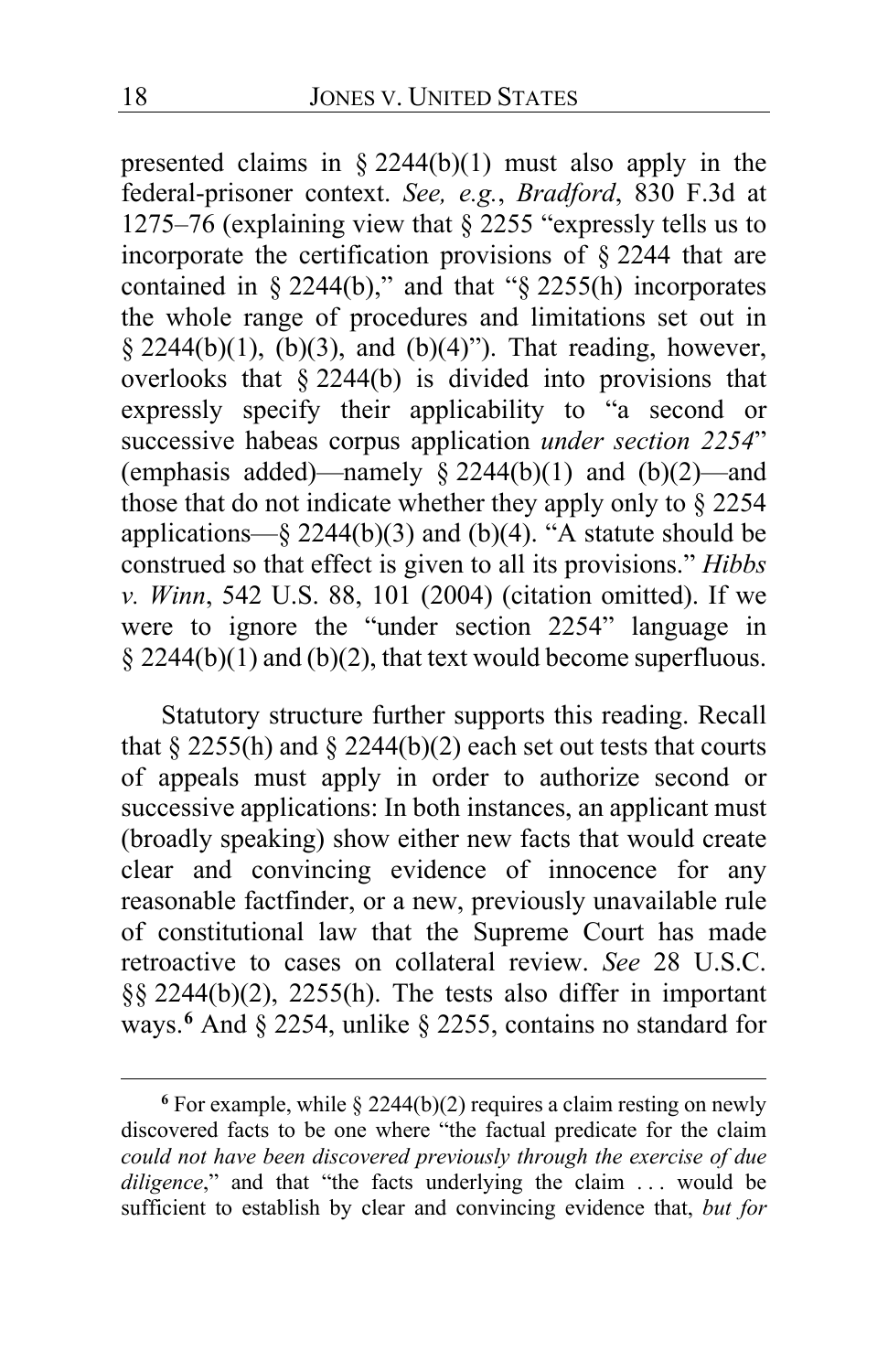authorizing second or successive applications. Consequently, when  $\S 2244(b)(2)$  specifies that it governs claims "under section 2254," it provides a single test for courts to evaluate an applicant's prima facie case for habeas relief from state proceedings, but if it were also to apply to § 2255, it would overlap with § 2255(h) and likely conflict with that provision's requirements.

The Eleventh Circuit in *Bradford* recognized as much, reasoning that although  $\S 2255(h)$  "incorporat[es] every other part of § 2244(b)," it did not incorporate § 2244(b)(2), and so avoided the possibility of subjecting prisoners to inconsistent requirements. 830 F.3d at 1276 n.1. While that court thought that the logical difficulty posed by applying  $\S$  2244(b)(2) to  $\S$  2255 motions justified a departure from a general principle that  $\S 2244(b)$  applied to  $\S 2255$  in its entirety, we think the better inference is that the principle is wrong. After all, the text in  $\S 2244(b)(2)$  that limits its applicability to  $\S$  2254 is identical to the text in  $\S$  2244(b)(1), and "the normal rule of statutory construction assumes that identical words used in different parts of the same act are intended to have the same meaning." *Sorenson v. Sec'y of Treasury*, 475 U.S. 851, 860 (1986) (quotation marks omitted). We see no reason to credit the cross-reference to § 2254 in § 2244(b)(2) but ignore it in § 2244(b)(1).

Nor does this interpretation result in a strained reading of § 2255(h). That provision is fairly read to refer to the procedures outlined in § 2244(b)(3). Pursuant to that subsection, an applicant must move for authorization in the

*constitutional error*, no reasonable factfinder would have found the applicant guilty of the underlying offense," *see* 28 U.S.C.  $\S 2244(b)(2)(B)$  (emphases added),  $\S 2255(h)$  contains no due-diligence or constitutional-error requirement, *see id.* § 2255(h)(1).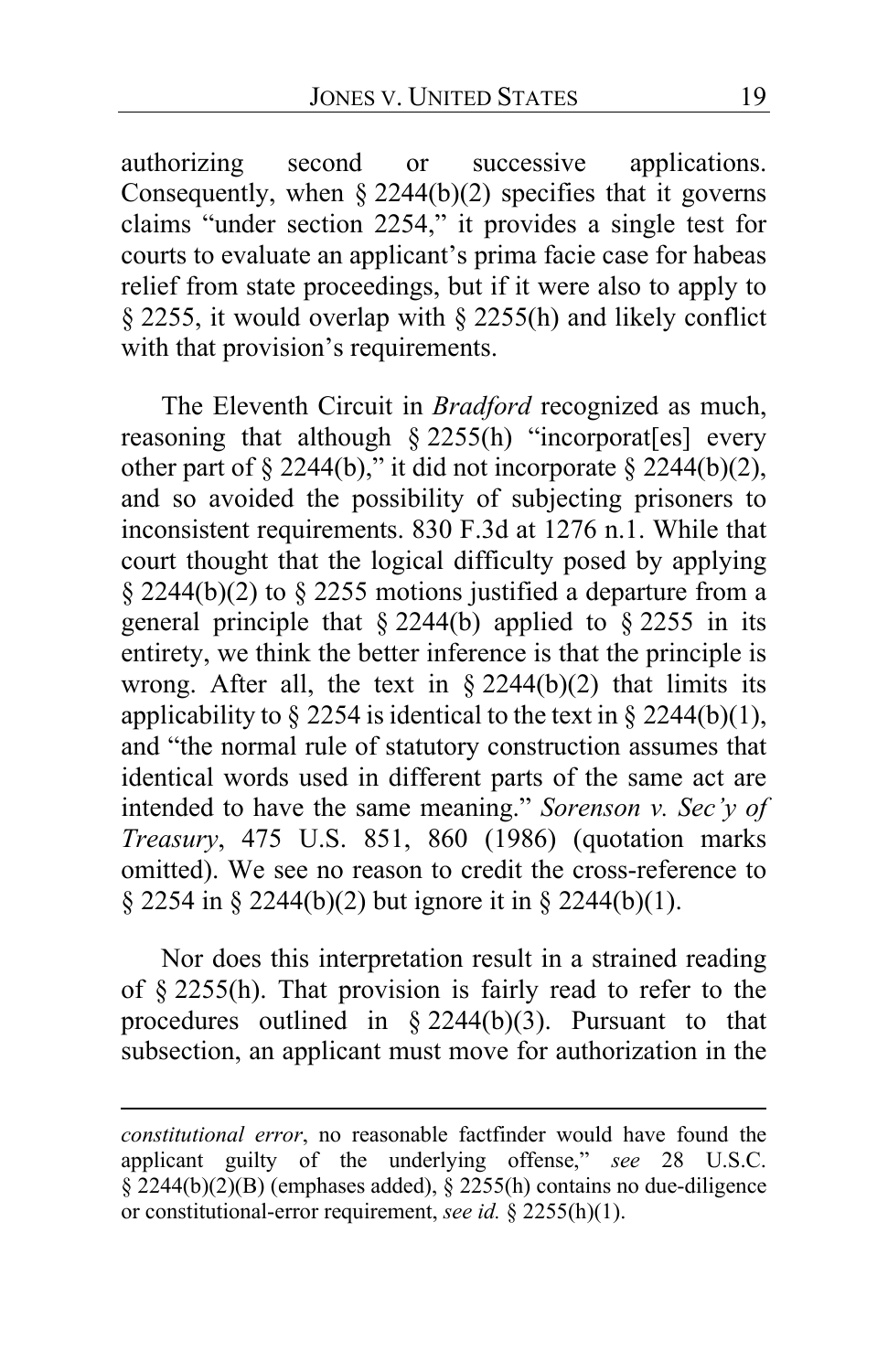court of appeals, *id.* § 2244(b)(3)(A); a panel of the court of appeals must convene to determine the motion, *id.*   $\frac{2244(b)(3)(B)}{2244(b)(3)(B)}$ ; the panel must determine that the application makes "a prima facie showing that [it] satisfies the requirements of this subsection," *id.* § 2244(b)(3)(C); and the court must issue a non-appealable decision within thirty days, *id.* § 2244(b)(3)( $\overrightarrow{D}$ )–(E). "[I]t makes no linguistic sense to direct a court to 'certif[y] as provided in section  $2244$ [ $(b)(1)$ ]' that a motion contains the threshold conditions discussed in § 2255(h)," because subsection (b)(1) contains no certification procedures. *Williams*, 927 F.3d at 435 (second and third alterations in original). Rather, "what makes linguistic sense is to direct a court to certify that those preconditions are met in accordance with the procedures laid out in § 2244(b)(3)." *Ibid.*

Some courts that have applied  $\S 2244(b)(1)$  to  $\S 2255$ have also relied on policy considerations and the purposes of AEDPA. On that view, "it would be odd indeed if Congress had intended to allow federal prisoners to refile precisely the same non-meritorious motions over and over again while denying that right to state prisoners." *Baptiste*, 828 F.3d at 1339; *see also Bourgeois*, 902 F.3d at 448. The idea seems to be that allowing federal prisoners to file multiple collateral attacks would hamper Congress's goals in enacting AEDPA—which, according to the Supreme Court, were "to further the principles of comity, finality, and federalism," *Williams v. Taylor*, 529 U.S. 420, 436 (2000) because doing so would threaten to repeatedly reopen cases through collateral attacks. *See, e.g.*, *White v. United States*, 371 F.3d 900, 901 (7th Cir. 2004).

But the policy interests underlying AEDPA do not counsel in favor of applying  $\S$  2244(b)(1) to  $\S$  2255 motions. To begin with, comity and federalism concerns arise when a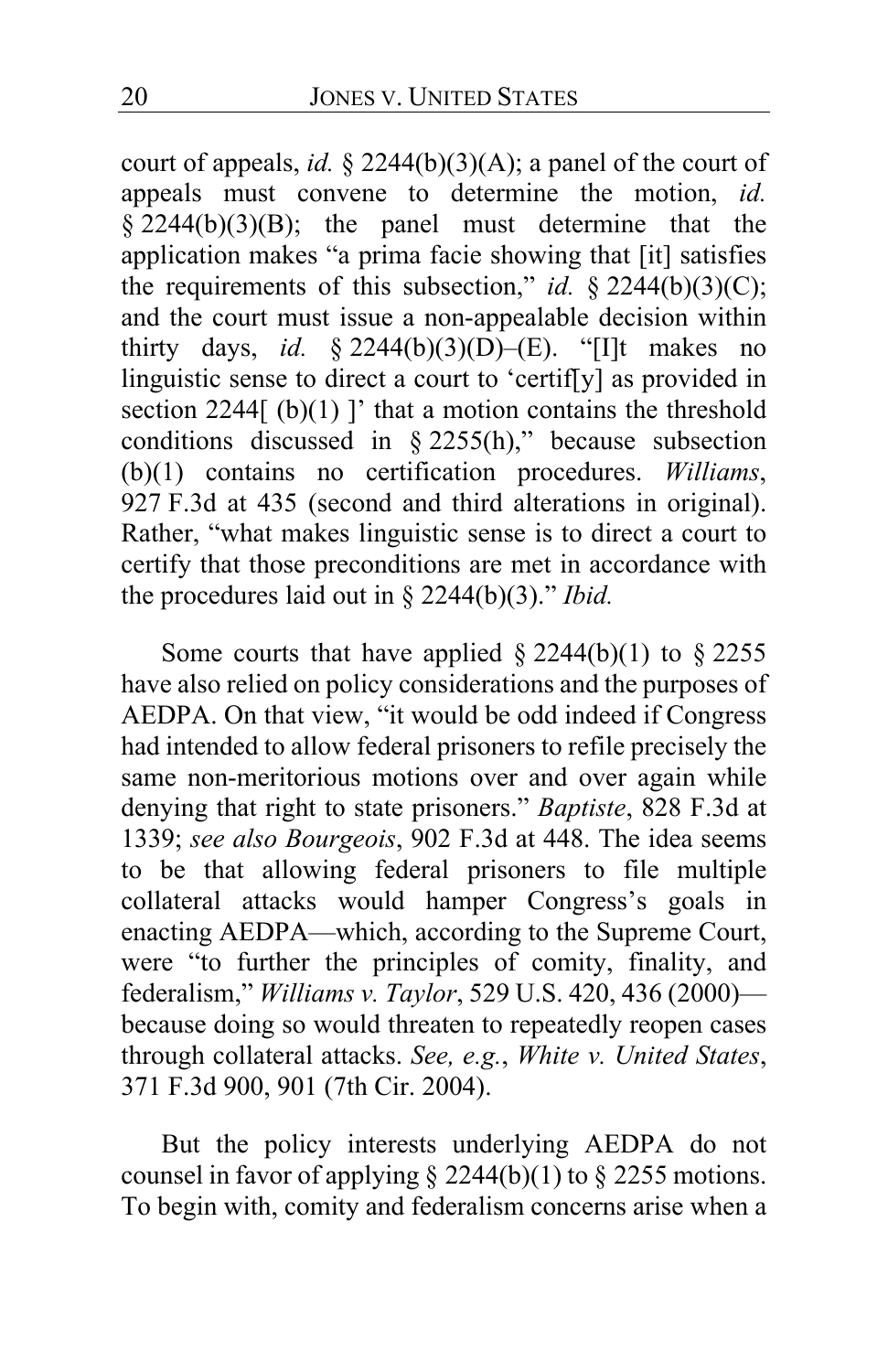federal court reviews a state-court conviction, but not when it reviews a federal conviction. *See Coleman v. Thompson*, 501 U.S. 722, 731 (1991) (referring to the need to give states "the first opportunity" to correct violations of state prisoners' federal rights); *McCleskey v. Zant*, 499 U.S. 467, 493 (1991) (referring to "the State's interest in the finality of its criminal judgments"). Such concerns do not occur when a federal court of appeals reviews the judgment of a federal district court. *See Williams*, 927 F.3d at 436 n.6. Moreover, though we do not question Congress's purpose in ensuring the finality of criminal judgments, a reading of  $\S 2244(b)(1)$ that permits the same claims to be presented in second or successive § 2255 motions does not contravene that goal: Even though this interpretation may result in more applications for leave to file such motions before courts of appeals, it is doubtful that this would produce a wave of new district-court postconviction proceedings. After all, even previously presented claims must satisfy the gatekeeping test in § 2255(h), and as illustrated below, motions that failed before very likely will fail if presented again. *See infra* Section II.B.

In short, policy considerations, to the extent they cut against the text at all, are insufficient to overcome the language and structure of § 2244(b)(1). *Cf. Williams*, 927 F.3d at 427 (rejecting reading of  $\S$  2244(b)(1) that "is an unjustifiable contravention of plain statutory text"). We therefore hold that this jurisdictional provision does not apply to second or successive motions under § 2255. Consequently, we turn to the ultimate issue: whether Jones satisfies the requirements of  $\S$  2255(h) to bring a second or successive motion.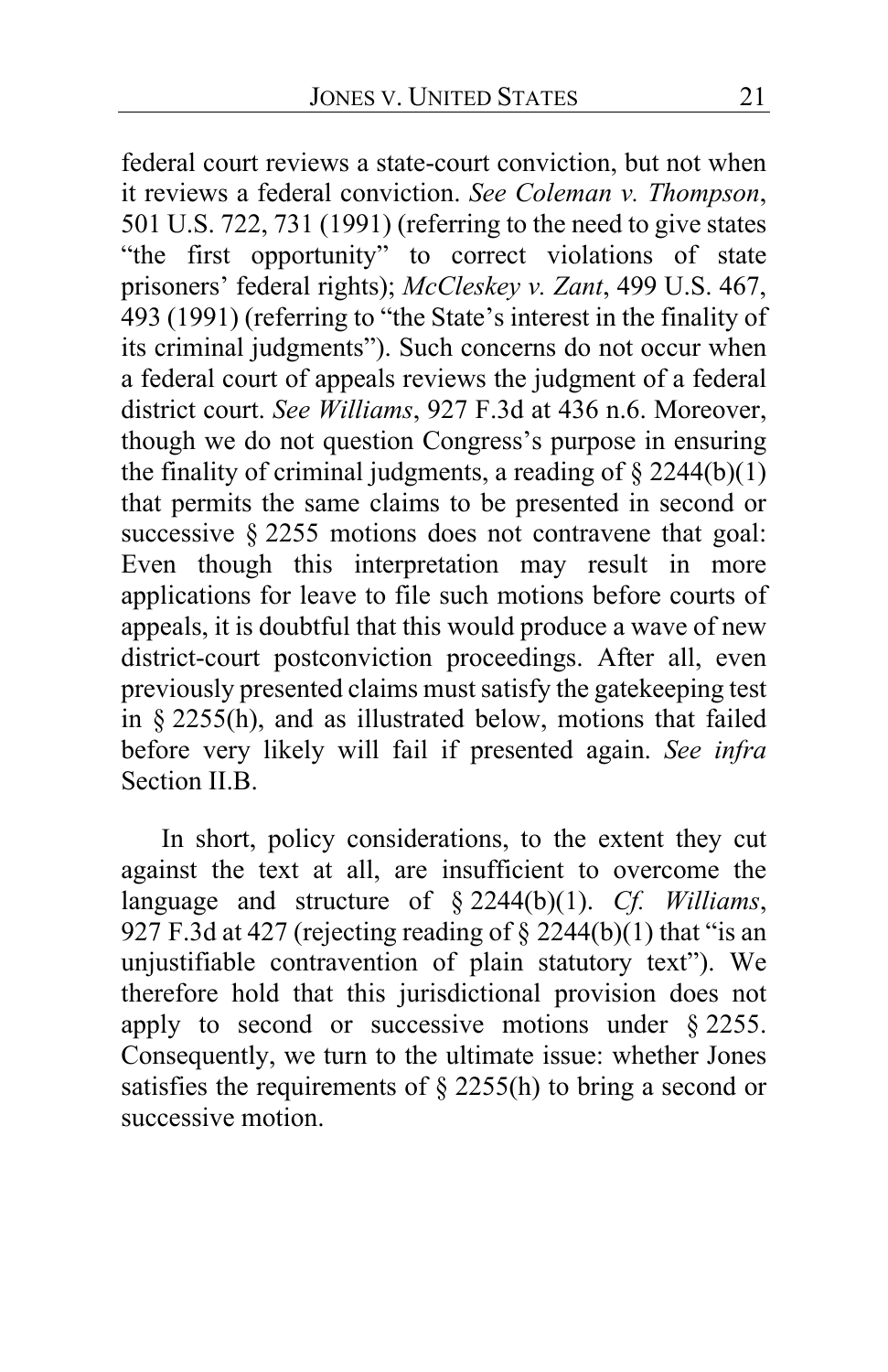# B. Authorization to File a Second or Successive Motion Under § 2255(h)

Jones does not rest his second or successive motion on new evidence, *see* 28 U.S.C. § 2255(h)(1), so we may authorize his motion only if it makes a prima facie showing that it relies on "a new rule of constitutional law, made retroactive to cases on collateral review by the Supreme Court, that was previously unavailable," 28 U.S.C. §2255(h)(2); *see id.* § 2244(b)(3). Jones points to *Davis* and *Borden* in support of his motion. We consider each claim in turn.**[7](#page-21-0)**

#### *1. Davis*

Jones has not made the necessary prima facie showing with respect to his *Davis* claim, because it is not "previously unavailable." Instead, he presented the claim to the district court in the First § 2255 Motion. Though that court erroneously characterized his predicate offense, it held on

<span id="page-21-0"></span>**<sup>7</sup>** Jones's appellate waiver in his plea agreement does not remove our jurisdiction to consider whether to certify his second or successive motion. *See United States v. Jacobo Castillo*, 496 F.3d 947, 949–50 (9th Cir. 2007) (en banc). A waiver in a plea agreement does not speak to a court's "authority to adjudicate a case," but rather to the success of a party's arguments and the procedures "by which the court prescribes the orderly conduct of its business." *Id.* at 952. In other words, a plea agreement may have "preclusive effect"—and a district court can rely on a waiver in such an agreement to deny postconviction relief even when we authorize a second or successive motion—but it does not have a jurisdictional effect. *Id.* at 957 (emphasis omitted). While *Jacobo Castillo* concerned a direct appeal, its reasoning is equally applicable in cases on collateral review. Though we may have discretion to consider Jones's waiver at this stage, we decline to do so, as his claims fail regardless of the waiver.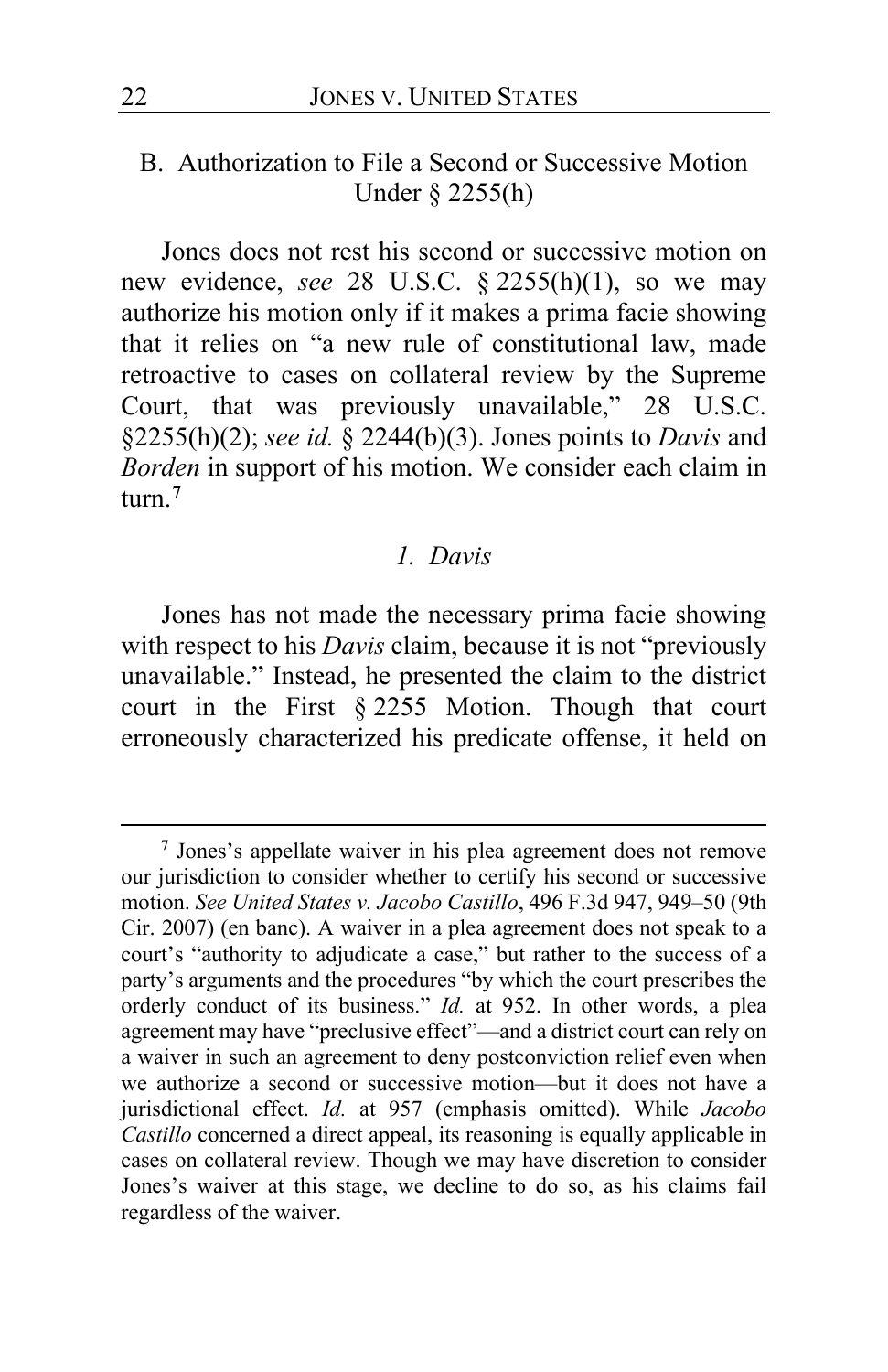the merits that he was not entitled to relief, and Jones did not appeal that decision.

Jones presented his *Davis* claim in a pro se motion for appointment of counsel that he filed along with his First § 2255 Motion. The district court construed that motion as a § 2255 motion stating a *Davis* claim, despite the idiosyncratic filing. This approach was proper, as courts should liberally construe pro se submissions. *See Erickson*, 551 U.S. at 94; *Ross v. Williams*, 950 F.3d 1160, 1173 n.19 (9th Cir. 2020) (en banc). However, the district court then denied Jones's motion, reasoning that because *Davis* invalidated only  $\S 924(c)(3)(B)$  and his predicate offense was Hobbs Act robbery, which is a crime of violence under  $§ 924(c)(3)(A)$ , Jones's conviction was constitutional. This analysis was plainly wrong. Hobbs Act robbery is a crime of violence under the elements clause. *Dominguez*, 954 F.3d at 1261; *see* 18 U.S.C. § 1951(a). But Jones's predicate offense was assault resulting in serious bodily injury under 18 U.S.C. § 113(a)(6). Therefore, the court should have asked whether § 113(a)(6) qualified as a crime of violence under the elements clause.

Yet the district court's error does not mean that Jones's *Davis* claim was "previously unavailable." 28 U.S.C.  $\S$  2255(h)(2). For a petition to be second or successive, it must "raise[ ] claims that were or *could have been* adjudicated on the merits." *McNabb v. Yates*, 576 F.3d 1028, 1029 (9th Cir. 2009) (per curiam) (emphasis added). A claim is decided on the merits "[i]f the district court either considers and rejects the claims or determines that the underlying claim will not be considered by a federal court." *Ibid.* Here, Jones's *Davis* claims could have been considered and rejected by the district court; indeed, the district court's opinion demonstrates that although it made an error in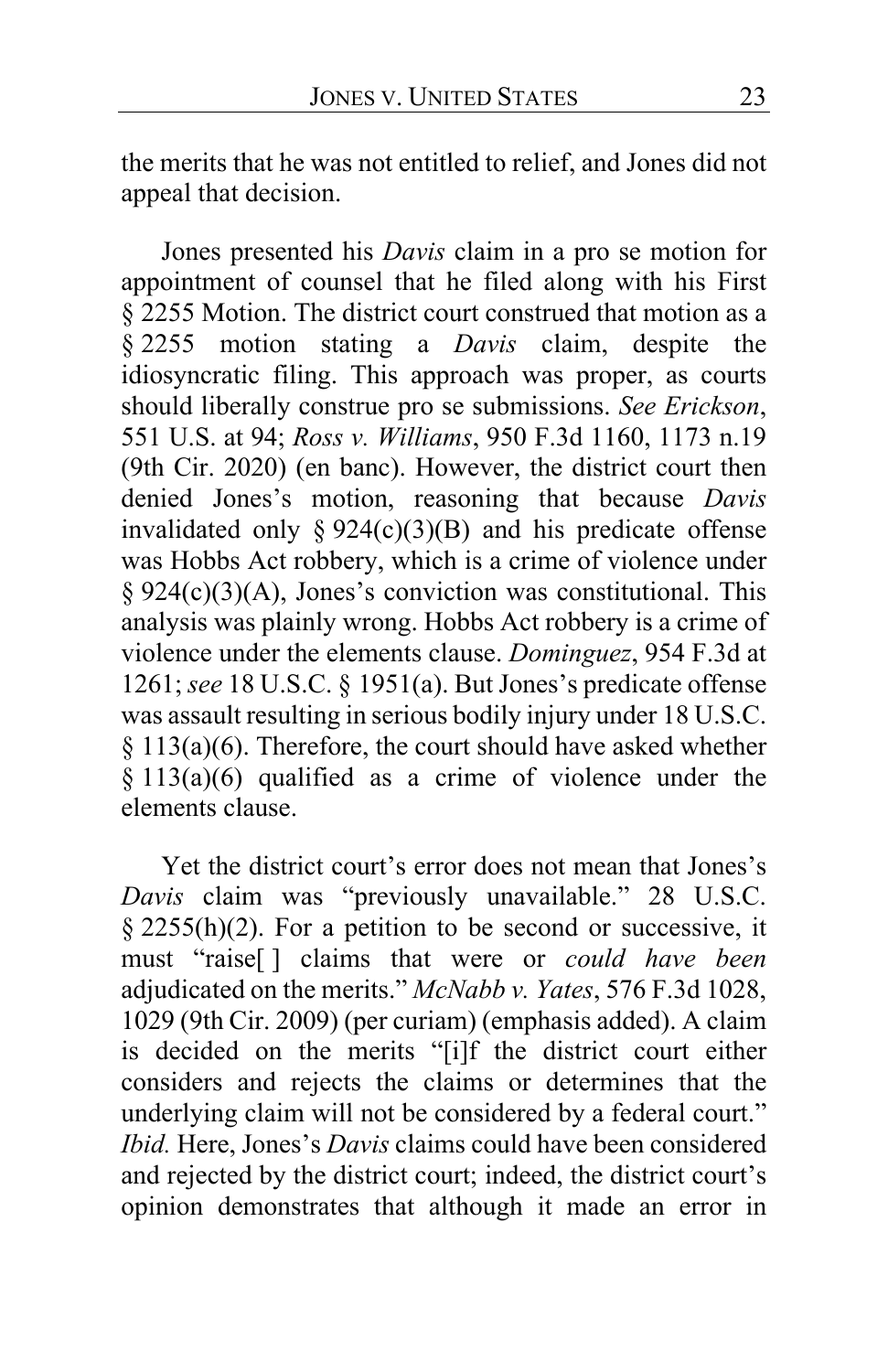characterizing Jones's predicate offense, it considered his argument.

To remedy the district court's error, Jones could have attempted an appeal. Although the district court declined to issue a COA, Jones could have sought a COA from our court. *See* 28 U.S.C. § 2253(c); 9th Cir. R. 22-1. But the district court's error does not give us license to authorize a second or successive motion for a claim that was previously available. Consequently, though *Davis* offers Jones no grounds for postconviction relief, we also consider whether he can rely on *Borden* instead.

#### *2. Borden*

Jones's *Borden* claim also fails to make a prima facie showing under § 2255(h)(2) because *Borden* did not announce a new "constitutional" rule. *Ezell v. United States*, 778 F.3d 762, 766 (9th Cir. 2015).**[8](#page-23-0)**

In *Borden*, the Supreme Court held that the ACCA's definition of "violent felony" in its elements clause, 18 U.S.C. §  $924(e)(2)(B)(i)$ , which is nearly identical to the elements clause for a "crime of violence" under 18 U.S.C. § 924(c)(3)(A), did not include offenses committed

<span id="page-23-0"></span>**<sup>8</sup>** It is somewhat unclear whether Jones actually raised a *Borden* claim in his application to file a second or successive motion, as that decision was issued well after he submitted his application. However, he cited Ninth Circuit caselaw with a holding similar to that of *Borden*, and given the extensive attention the parties have now devoted to this issue, there would be little purpose served in our denying Jones's motion merely because he had not specifically mentioned *Borden* in his initial application form. *Cf. In re Embry*, 831 F.3d 377, 381–82 (6th Cir. 2016) (granting application to file second or successive § 2255 motion for claim because Supreme Court had decided to hear, but had not yet heard, case that would provide rule governing the claim).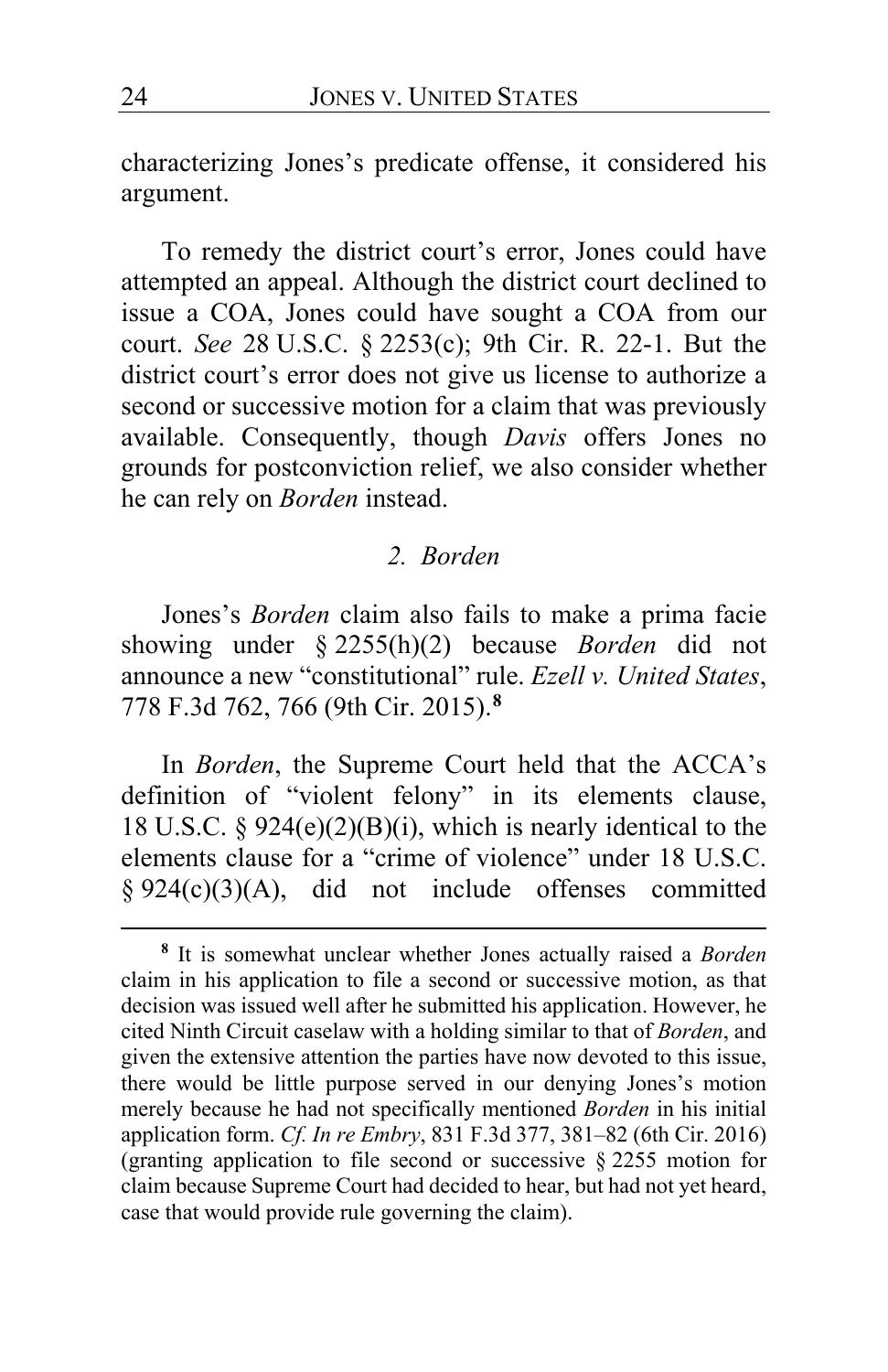recklessly. *See Borden*, 141 S. Ct. at 1825 (plurality op.); *id.* at 1834 (Thomas, J., concurring in the judgment). Because an assault resulting in serious bodily injury under § 113(a)(6) can be committed recklessly, after *Borden* it cannot qualify as a predicate offense under  $\S 924(c)(3)(A)$ . *See United States v. Benally*, 19 F.4th 1250, 1258 (10th Cir. 2021). The government concedes this point.

The chief difficulty with Jones's claim is that *Borden* did not announce a new rule of *constitutional* law, but rather was a statutory-interpretation decision. In *Ezell*, we denied an application to file a second or successive motion under  $\S$  2255(h)(2), in part because the decision on which the application relied, *Descamps v. United States*, 570 U.S. 254 (2013), merely interpreted the ACCA by indicating when certain crimes qualified as violent felonies under that statute. 778 F.3d at 766–67. Though *Descamps* may have implicated Sixth Amendment concerns, it was nonetheless a statutory decision, as the Court framed its analysis as a statutoryinterpretation exercise. *See ibid.* We took the same approach in *Garcia v. United States*, 923 F.3d 1242 (9th Cir. 2019), holding that because the applicant "fail[ed] to make a prima facie showing" that the Supreme Court decision on which he relied was a constitutional decision, the applicant did not satisfy § 2255(h)(2). *Id.* at 1244–45 (discussing *Dean v. United States*, 137 S. Ct. 1170 (2017)); *see also United States v. Reyes*, 358 F.3d 1095, 1097 (9th Cir. 2004) (per curiam).

*Borden* was a statutory-interpretation case, so it does not provide "a new rule of constitutional law" for Jones to make a prima facie showing under  $\S$  2255(h)(2). The plurality expressly framed its inquiry in statutory terms. *See Borden*, 141 S. Ct. at 1825 (plurality op.) ("[W]e must decide whether the elements clause's definition of 'violent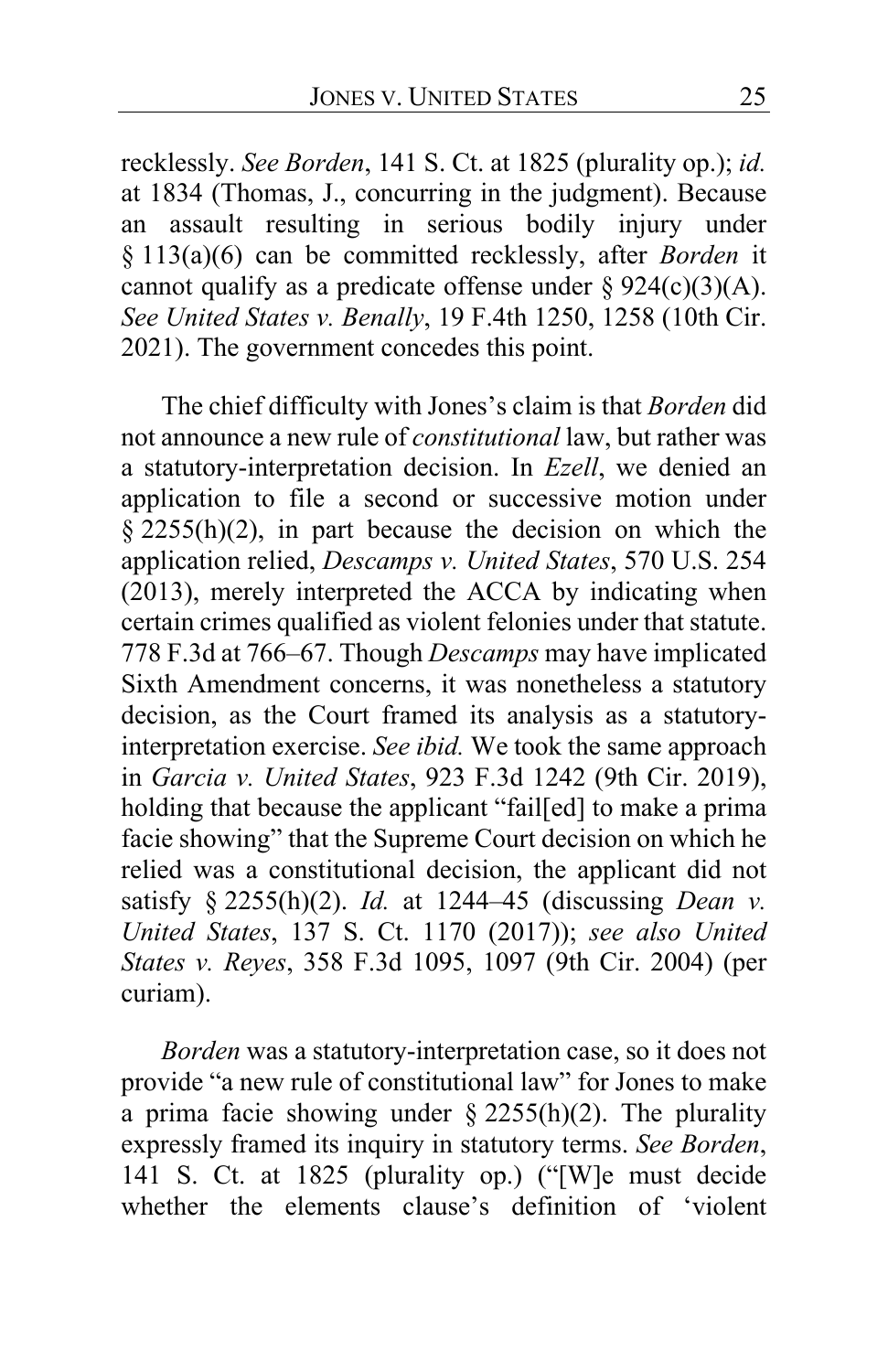felony'—an offense requiring the 'use of physical force against the person of another'—includes offenses criminalizing reckless conduct."). To answer that question, it looked to the meaning of the statutory phrase "against another," *see id.* at 1825–28, as well as the "context and purpose" of the ACCA, *see id.* at 1830–32. Justice Thomas, who concurred in the judgment and supplied the vote making a majority, relied on his own analysis of the statutory phrase "use of physical force" and also described his conclusion in statutory terms. *See id.* at 1834–35 (Thomas, J., concurring in the judgment). Although he recognized that the case was related to the Court's jurisprudence following its constitutional void-for-vagueness decision in *Johnson II*, that did not alter the statutory nature of the decision. *See id.* at 1835–36.

Because *Borden* did not announce a new rule of constitutional law, it does not provide a basis for granting Jones's application to file a second or successive motion under § 2255(h)(2).

#### III. Conclusion

Section 2244(b)(1) is a jurisdictional provision, but it does not apply to applications for leave to file second or successive motions under § 2255. Instead, when faced with an application such as that presented by Jones, we must ask whether it makes a prima facie showing that the second or successive motion relies on a "new rule of constitutional law, made retroactive to cases on collateral review by the Supreme Court, that was previously unavailable." 28 U.S.C.  $§$  2255(h)(2).

Here, Jones does not make a prima facie showing that either his *Davis* claim or his *Borden* claim satisfies this test. *Davis* was not "previously unavailable," and *Borden* did not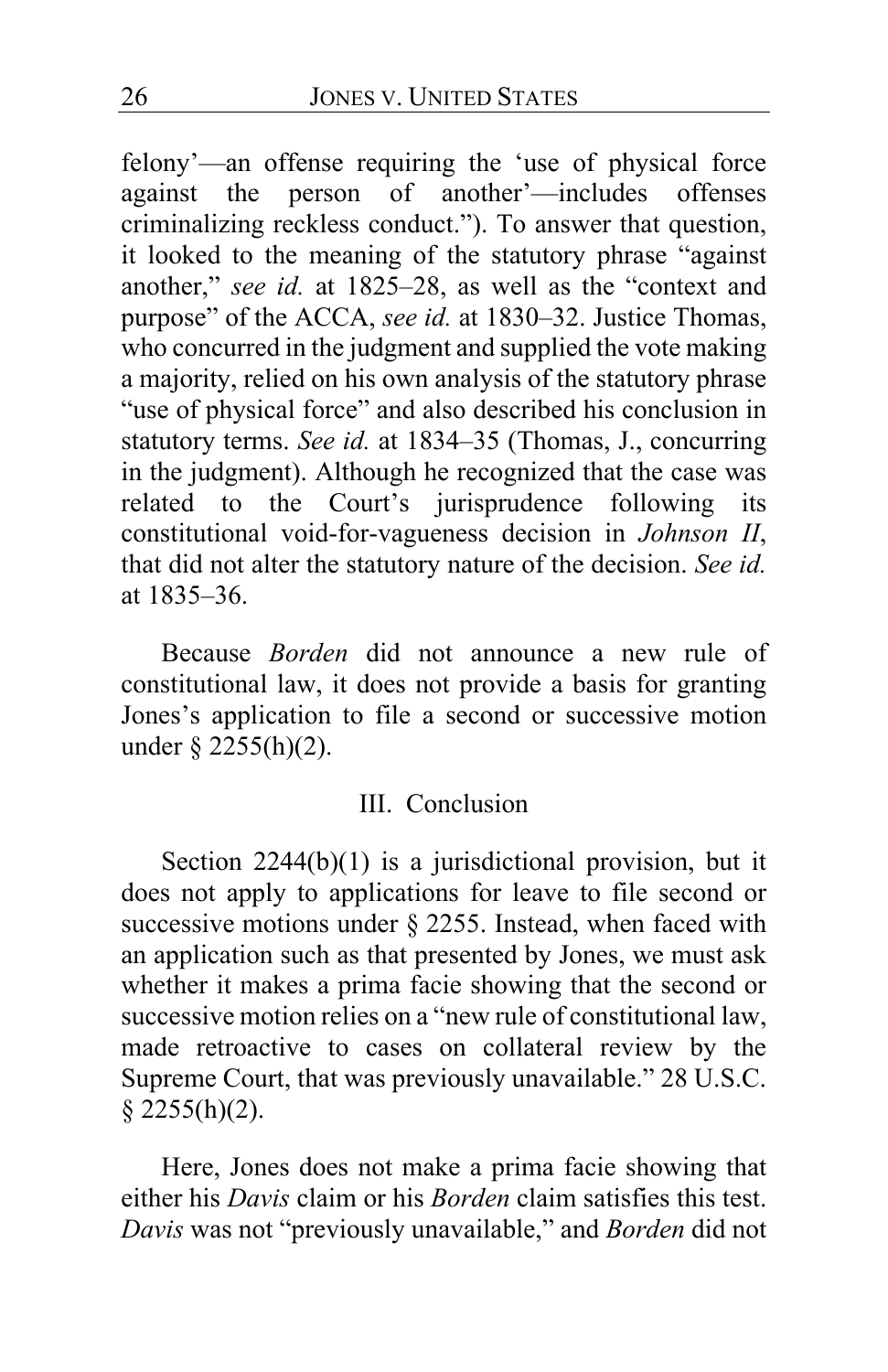state a constitutional rule, but rather a statutory one. Therefore, Jones's application to file a second or successive motion is

# **DENIED.**

WALLACE, Circuit Judge, dissenting:

I agree with the majority that 28 U.S.C.  $\S$  2244(b)(1) is jurisdictional, but I disagree with the majority's conclusion that  $§$  2244(b)(1) does not apply to second or successive motions by federal prisoners under § 2255. The majority's approach creates a further split among the circuits on this issue by joining the Sixth Circuit, which alone holds that § 2244(b)(1) does not apply to § 2255 motions. Instead, I would join the Second, Third, Fifth, Seventh, Eighth, and Eleventh Circuits, and hold that  $\S 2244(b)(1)$  governs second or successive § 2255 motions. For the following reasons, I respectfully dissent.

<span id="page-26-0"></span>First, the majority is clearly wrong that we have never confronted this question. Although we have never specifically held that  $\S 2244(b)(1)$  applies to  $\S 2255$ motions, we have repeatedly confronted the issue of whether § 2244(b) in general applies to § 2255. For instance, in *Moore v. Reno*, we declined to "authorize the district court to consider [a defendant's] successive § 2255 motion" because the defendant "has not made a prima facie showing that he has satisfied the requirements of section 2244(b)." 185 F.3d 1054, 1055 (9th Cir. 1999) ("Under the AEDPA, § 2244(b) requires the dismissal of a successive petition unless 'the claim relies on a new rule of constitutional law' or 'the factual predicate for the claim could not have been discovered previously through the exercise of due diligence.'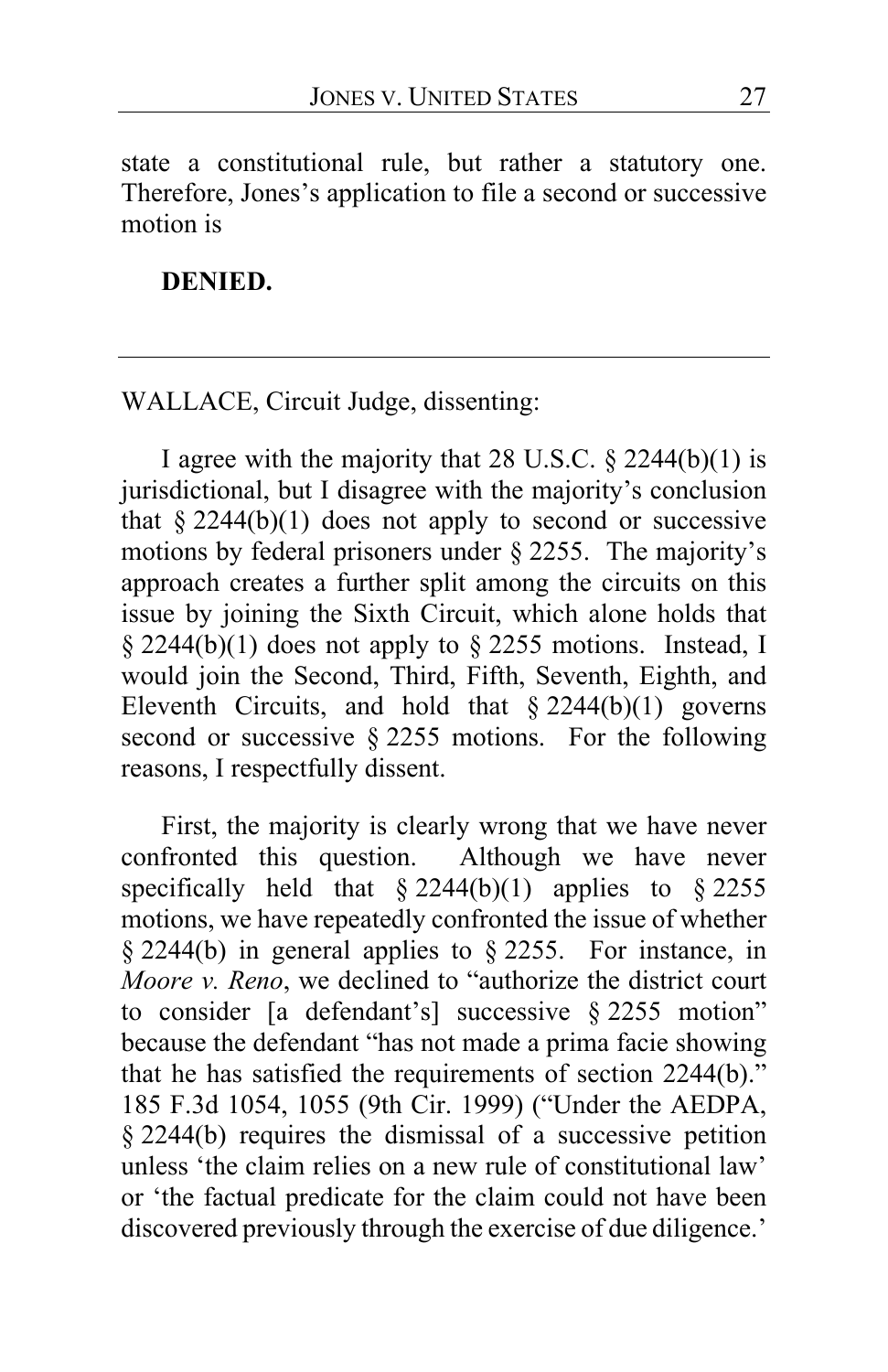28 U.S.C. § 2244(b)(1) and (2) (1998).").**[1](#page-27-0)** In *Young v. United States*, we also acknowledged that a § 2255 motion "may be subject to dismissal under 28 U.S.C. § 2244(b)(1)" but ultimately did not decide on this issue there. 22 F.4th 1115, 1121 n.4 (9th Cir. 2022). But our court has never adopted or even hinted at applying the Sixth Circuit rule that § 2244(b)(1) does not apply to § 2255 motions. *See Williams v. United States*, 927 F.3d 427, 434 (6th Cir. 2019). Rather, when confronting this issue, we have generally been in favor of the approach adopted by the Second, Third, Fifth, Seventh, Eighth, and Eleventh Circuits. *See, e.g.*, *Moore*, 185 F.3d at 1055; *see also Gallagher v. United States*, 711 F.3d 315 (2d Cir. 2013); *United States v. Winkelman*, 746 F.3d 134, 135 (3d Cir. 2014); *Bourgeois*, 902 F.3d 446, 447 (5th Cir. 2018); *Taylor v. Gilkey*, 314 F.3d 832, 836 (7th Cir. 2002); *Winarske v. United States*, 913 F.3d 765, 768–69 (8th Cir. 2019); *In re Baptiste*, 828 F.3d 1337, 1339 (11th Cir. 2016). Moreover, when deciding whether a particular application under § 2254 is "second or successive," some justices of the Supreme Court have stated that "in the context of federal prisoners' challenges to their convictions or sentences under 28 U.S.C. § 2255, the 'second or successive' bar under  $\S$  2244(b) applies to  $\S$  2255 motions." *Magwood v. Patterson*, 561 U.S. 320, 348 (2010) (Kennedy, J., dissenting on other grounds), *citing* 28 U.S.C. § 2255(h). The majority's adoption of the Sixth Circuit rule not only

<span id="page-27-0"></span>**<sup>1</sup>** In fact, we have since relied on *Moore* in an unpublished memorandum disposition for the principle that "[t]he strictures of § 2241(b)(1) apply to § 2255." *United States v. Shetty*, 543 Fed. App'x 675, 676 n.5 (9th Cir. 2013), *citing Moore*, 185 F.3d at 1055. Because *Shetty* is an unpublished memorandum disposition, I give it no precedential value. However, its interpretation of *Moore*, a binding precedent, is insightful.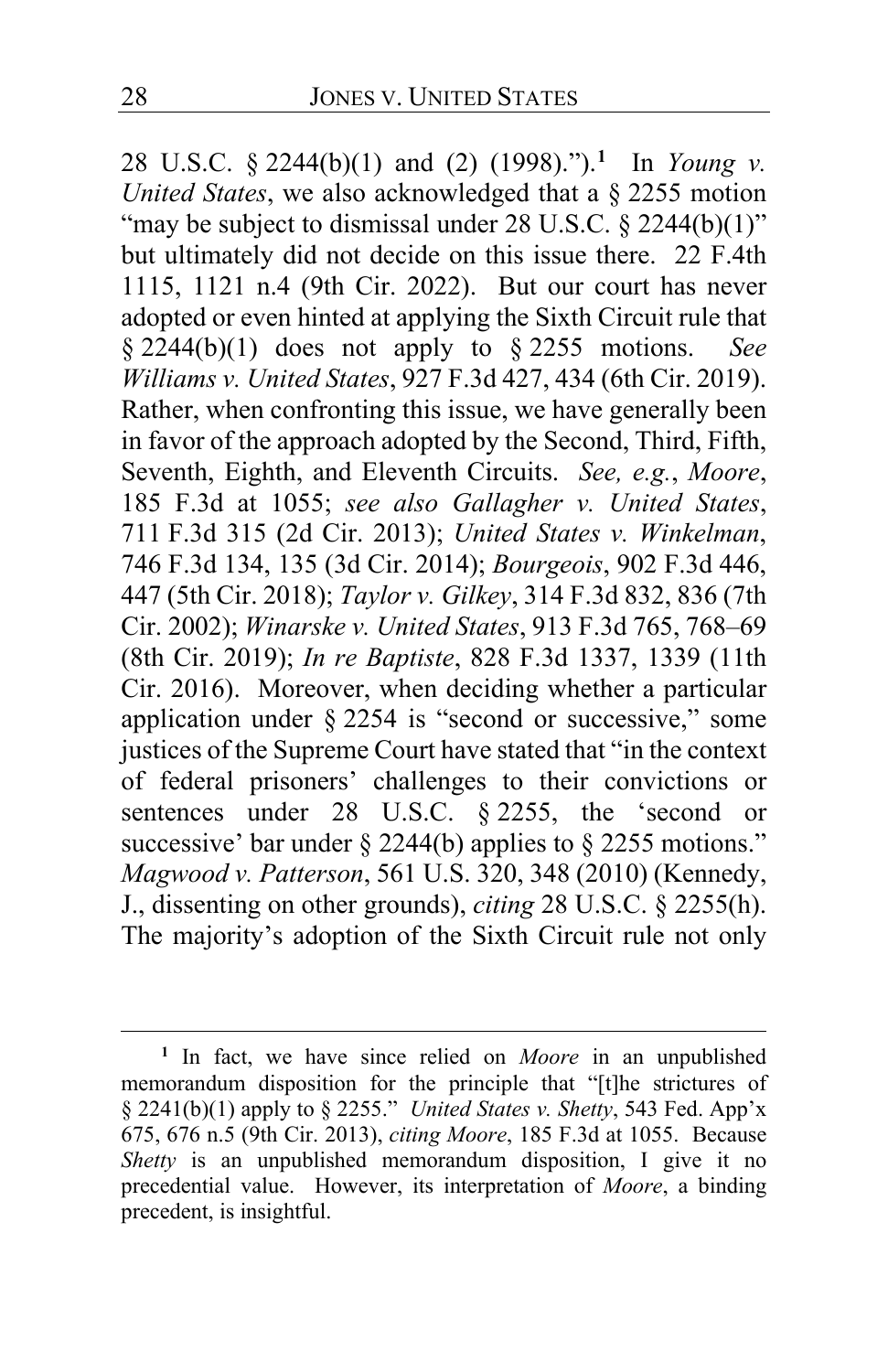<span id="page-28-0"></span>goes against our own caselaw, but also would unnecessarily create a deeper circuit split on this issue.

Second, the language and structure of § 2244 and § 2255 support applying  $\S 2244(b)(1)$  to federal prisoners seeking relief under § 2255. Section 2255 explicitly incorporates § 2244 by stating that "[a] second or successive motion must be certified as provided in section 2244 by a panel of the appropriate court of appeals." 28 U.S.C. § 2255(h). Accordingly, we have held that "[s]econd or successive § 2255 motions are subject to the gatekeeping procedures 'provided in section 2244.'" *Ezell v. United States*, 778 F.3d 762, 764 (9th Cir. 2015), *quoting* 28 U.S.C. § 2255(h). The majority attempts to limit these "gatekeeping procedures" referenced by  $\hat{\S}$  2255(h) to only the certification procedures outlined in  $\frac{2244(b)(3)}{3}$ . But both our caselaw and the statutory text show that the gatekeeping procedures in § 2244(b)(3) incorporates the requirements detailed in § 2244(b)(1)–(2). In general, § 2244(b)(3) "creates a 'gatekeeping' mechanism for the consideration of second or successive applications in district court." *Felker v. Turpin*, 518 U.S. 651, 657 (1996). But among other procedural requirements, the "court of appeals may authorize the filing of a second or successive application only if it determines that the application makes a prima facie showing that the application satisfies the requirements of this subsection." 28 U.S.C. § 2244(b)(3)(C); *see also Felker*, 518 U.S. at 657. Nothing in § 2244(b)(3), however, outlines the substantive requirements for what courts must consider in order to determine whether a petitioner made a prima facie showing. Instead, that standard is detailed in  $\S 2244(b)(1)-(2)$ . Indeed, our caselaw makes clear that we look to § 2244(b)(1)–(2) for whether a petitioner has made a prima facie showing that he has satisfied the requirements of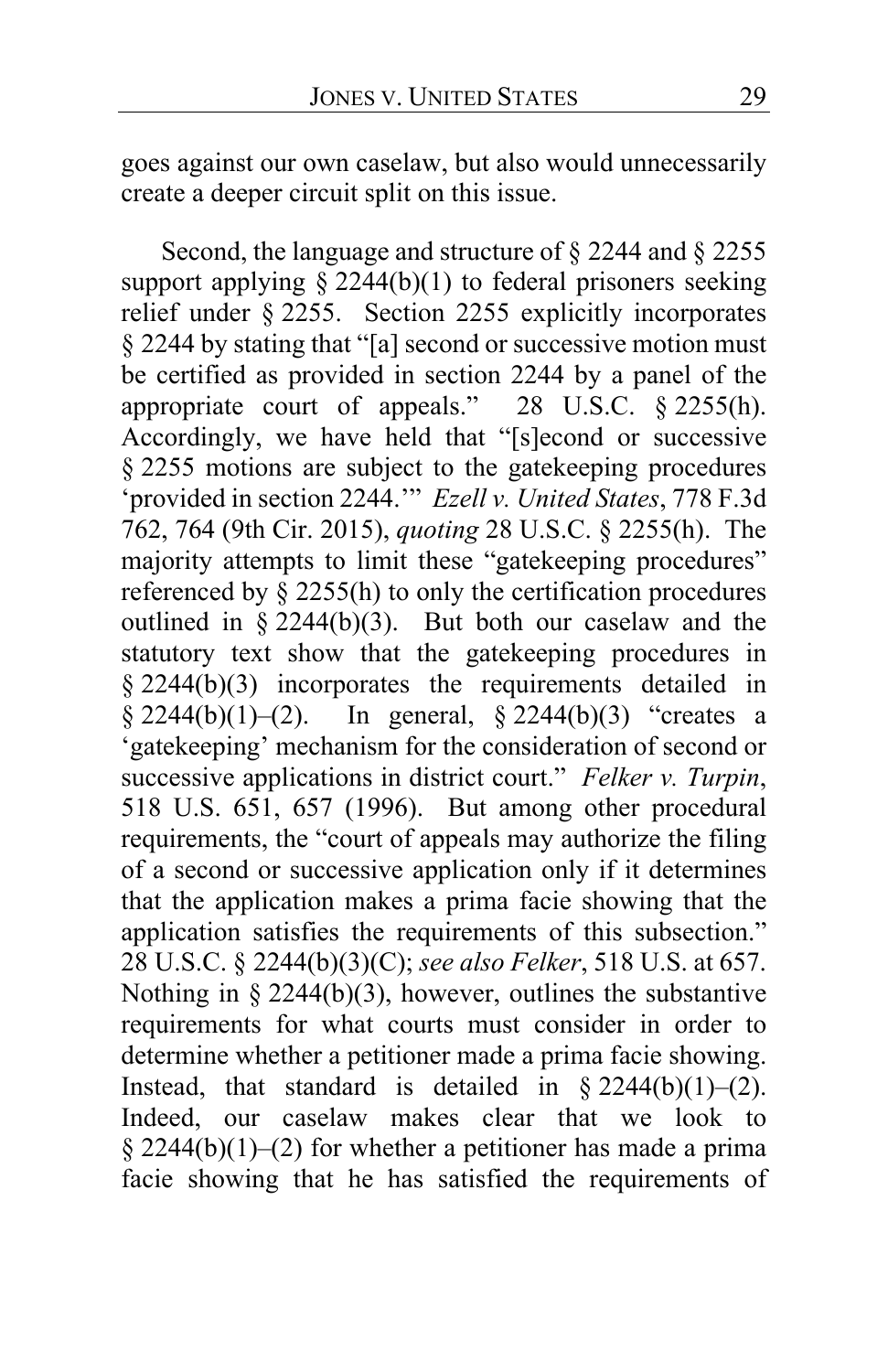§ 2244(b). *See, e.g.*, *Moore*, 185 F.3d at 1055, *citing*  28 U.S.C. § 2244(b)(1)–(2).

Third, there is no conflict between  $\S 2255(h)$  and the prima facie requirements in § 2244(b)(2). Section 2255(h) specifies that "[a] second or successive motion must be certified *as provided in section 2244*." 28 U.S.C. § 2255(h) (emphasis added). It then went on to provide a list of requirements that is nearly identical to  $\S$  2244(b)(2) for a second or successive  $\S 2255$  motion. Indeed, the standards for a successive motion based on a new constitutional rule are identical. *See In re Zambrano*, 433 F.3d 886, 887 n.1 (D.C. Cir. 2006) ("The relevant portion of  $\S 2244(b)(2)(A)$ is identical to that portion of § 2255 implicated in this case."); *In re Elwood*, 408 F.3d 211, 213 (5th Cir. 2005) ("The standards for a successive § 2254 petition and a successive § 2255 motion based on a new constitutional rule are identical."). To be sure,  $\S 2244(b)(2)$  contains two additional requirements for claims based on newly discovered evidence: "[T]he factual predicate for the claim *could not have been discovered previously through the exercise of due diligence*" and "the facts underlying the claim . . . would be sufficient to establish by clear and convincing evidence that, *but for constitutional error*, no reasonable factfinder would have found the applicant guilty of the underlying offense." 28 U.S.C.  $\hat{\S}$  2244(b)(2)(B) (emphasis added). But the omission by  $\S$  2255(h)(1) for claims based on newly discovered evidence does not mean that it directly conflicts with  $\S 2244(b)(2)(B)$  in substance. Again, § 2255(h) explicitly adopted the requirements "as provided in section 2244," which includes any additional § 2244(b)(2) requirements not specifically mentioned in § 2255(h). Thus, for the small subset of claims based on newly discovered evidence, I agree with the Seventh Circuit that "the phrase 'as provided in section 2244,' which appears